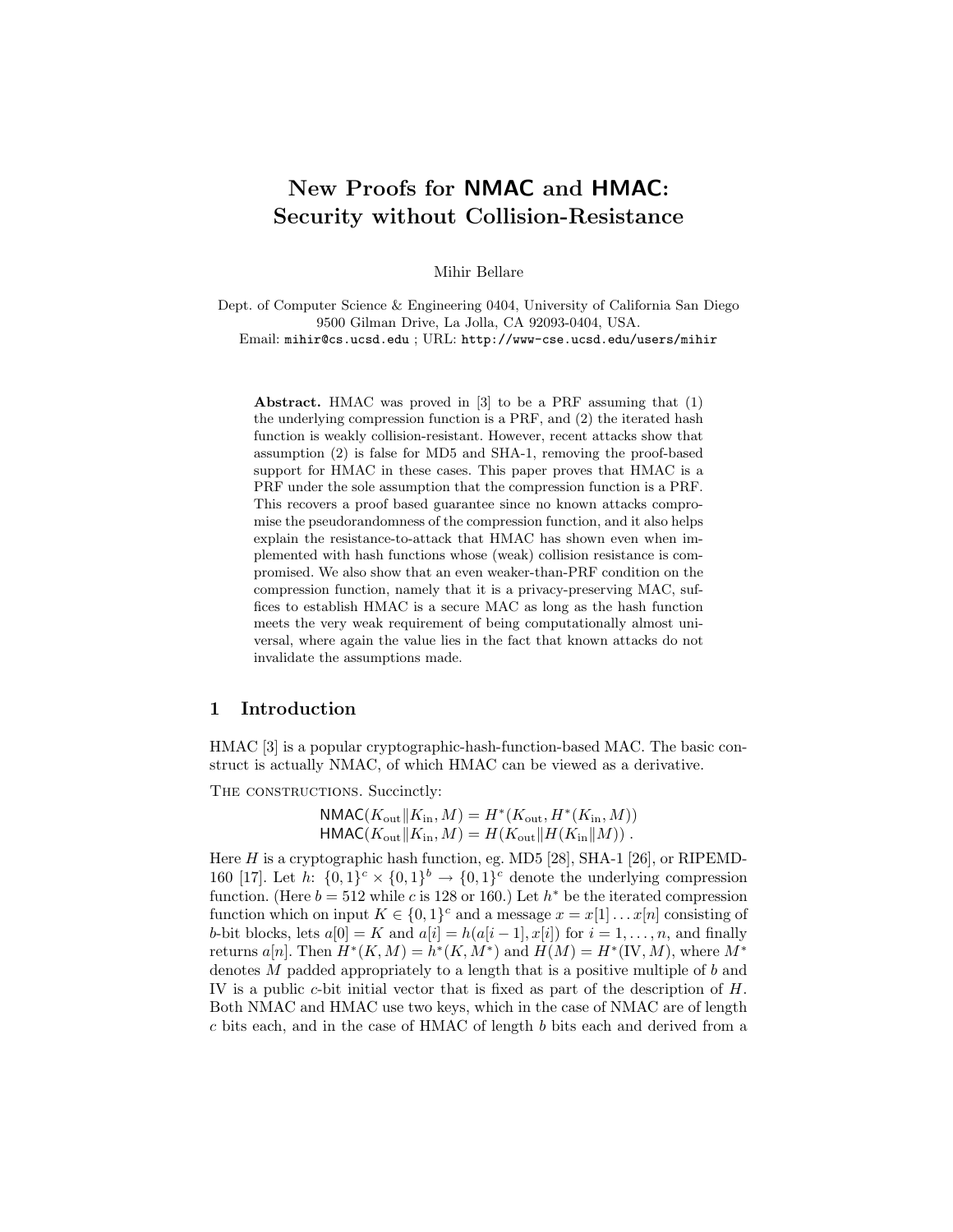single b-bit key. HMAC is a non-intrusive version of NMAC in the sense that it uses the cryptographic hash function only as a black box, making it easier to implement.

Usage. HMAC is standardized via an IETF RFC [22], a NIST FIPS [25] and ANSI X9.71 [1], and implemented in SSL, SSH, IPsec and TLS amongst other places. It is often used as a PRF (pseudorandom function [19]) rather than merely as a MAC. In particular this is the case when it is used for key-derivation, as in TLS [16] and IKE (the Internet Key Exchange protocol of IPsec) [20]. HMAC is also used as a PRF in a proposed standard for one-time passwords [24].

What's known. The results are for NMAC but can be lifted to HMAC. It is shown in [3] that NMAC is a secure PRF if (1) the underlying compression function h is a secure PRF, and also (2) that the hash function H is weakly collision resistant (WCR). The latter, introduced in [3], is a relaxation of collision resistance (CR) that asks that it be computationally infeasible for an adversary, given an oracle for  $H^*(K, \cdot)$  under a hidden key K, to find a collision, meaning distinct inputs  $M_1, M_2$  such that  $H^*(K, M_1) = H^*(K, M_2)$ .

The problem. HMAC is usually implemented with MD5 or SHA-1. But, due to recent attacks [32, 31], these functions are not WCR. Thus the assumption on which the proof of [3] is based is not true. This does not reflect any actual weaknesses in the NMAC or HMAC constructs, on which no attacks are known. (Being iterated MACs, the generic birthday based forgery attacks of [27] always break NMAC and HMAC in time  $2^{c/2}$ , but we mean no better-than-birthday attacks are known.) But it means that we have lost the proof-based guarantees. We are interested in recovering them.

LOSS OF WCR. First we pause to expand on the claim above that our main hash functions are not WCR. Although WCR appears to be a weaker requirement than CR due to the hidden key, in fact, for iterated hash functions, it ends up not usually being so. The reason is that collision-finding attacks such as those on MD5 [32] and SHA-1 [31] extend to find collisions in  $H^*(IV, \cdot)$  for an arbitrary but given IV, and, any such attack, via a further extension attack, can be used to compromise WCR, meaning to find a collision in  $H^*(K, \cdot)$ , given an oracle for this function, even with K hidden. This was pointed out in  $[3, 21]$ , and, for the curious, we recall the attack in [2].

MAIN RESULT. We show (Theorem 1) that NMAC is a PRF under the sole assumption that the underlying compression function  $h$  is itself a PRF. In other words, the additional assumption that the hash function is WCR is dropped. (And, in particular, as long as h is a PRF, the conclusion is true even if  $H$  is not WCR, let alone CR.)

The main advantage of our result is that it is based on an assumption that is not refuted by any known attacks. (There are to date no attacks that compromise the pseudorandomness of the compression functions of MD5 or SHA-1.) Another feature of our result is that it is the first proof for NMAC that is based solely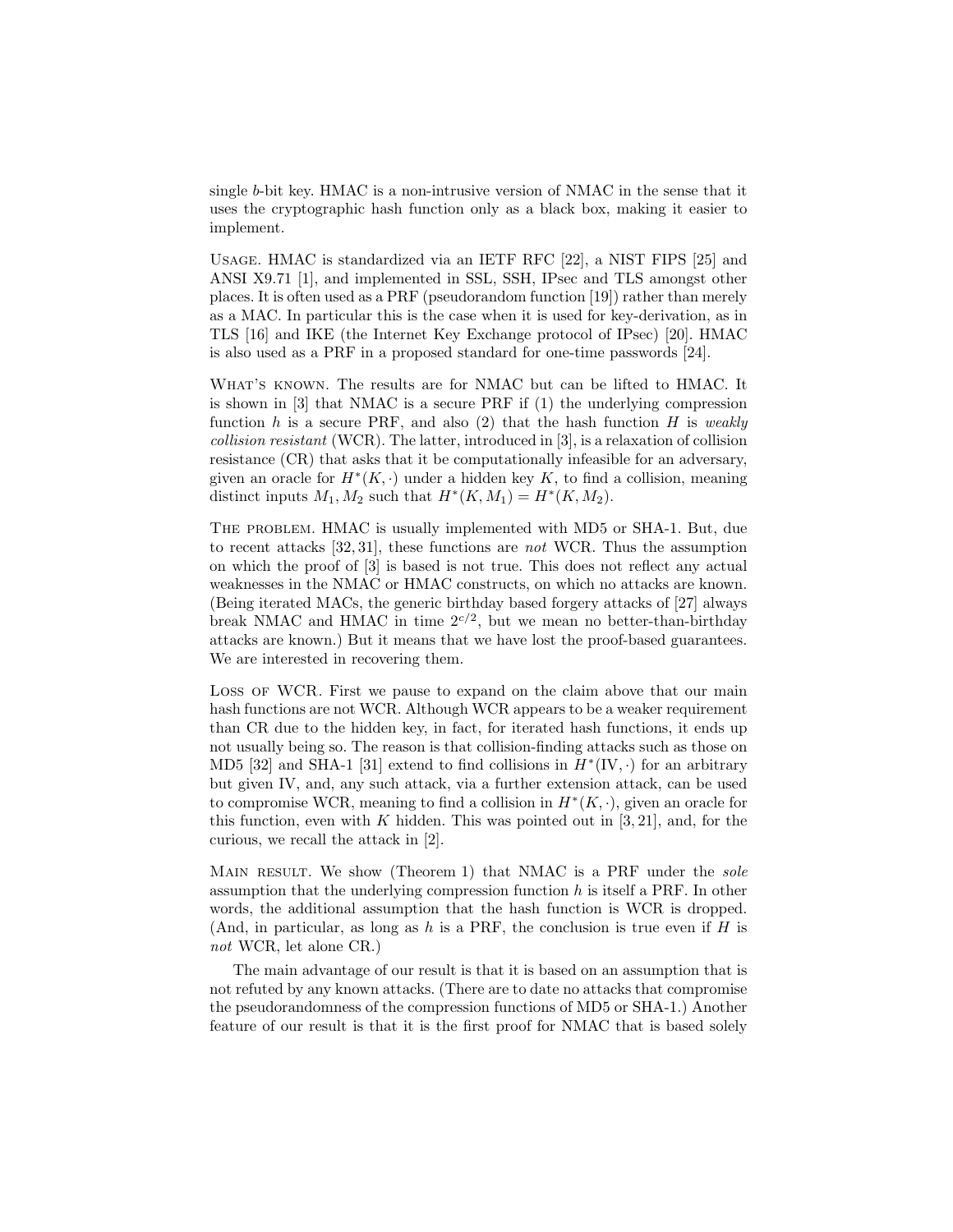on an assumption about the compression function rather than also assuming something about the entire iterated hash function.

TECHNIQUES. We show (Lemma 1) that if a compression function  $h$  is a PRF then the iterated compression function  $h^*$  is *computationally almost universal* (cAU), a computational relaxation of the standard information-theoretic notion of almost-universality (AU) of [13, 33, 30]. We then conclude with Lemma 2 which says that the composition of a PRF and a cAU function is a PRF. (This can be viewed as a computational relaxation of the Carter-Wegman paradigm [13, 33].)

RELATED WORK. If  $h^*$  were a PRF, it would imply it is cAU, but  $h^*$  is not a PRF due to the extension attack. It is however shown by [4] that if h is a PRF then  $h^*$ (which they call the cascade) is a "pf-PRF" (prefix-free PRF), meaning a PRF as long as no query of the adversary is a prefix of another query. It was pointed out to us by Shoup after seeing an early draft of our paper that it is possible to apply this in a black-box way to show that  $h^*$  is cAU. However Lemma 1 is a somewhat stronger result and bound whose proof distills and strengthens the ideas of [4] and also involves some new ones. For comparison, we do present the indirect proof in [2].

Dodis, Gennaro, Håstad, Krawczyk and Rabin show [18, Lemma 4] that the cascade over a family of random functions is AU as long as the two messages whose collision probability one considers have the same length. (In this model,  $h(K, \cdot)$  is a random function for each  $K \in \{0, 1\}^c$ . That is, it is like Shannon's ideal cipher model, except the component maps are functions not permutations.) This does not imply Lemma 1 (showing the cascade  $h^*$  is cAU if h is a PRF), because we need to allow the two messages to have different lengths, and also because it is not clear what implication their result has for the case when  $h$  is a PRF. (A PRF does not permit one to securely instantiate a family of random functions.) A second result [18, Lemma 5] in the same paper says that if  $h^*(K, M)$ is close to uniformly distributed then so is  $h^*(K,M||X)$ . (Here M is chosen from some distribution,  $K$  is a random but known key, and  $X$  is a fixed block.) This result only assumes  $h$  is a PRF, but again we are not able to discern any implications for the problems we consider, because in our case the last block of the input is not fixed, we are interested in the cAU property rather than randomness, and our inputs are not drawn from a distribution.

ANOTHER RESULT. The fact that compression functions are underlain by block ciphers, together with the fact that no known attacks compromise the pseudorandomness of the compression functions of MD5, SHA-1, may give us some confidence that it is ok to assume these are PRFs, but it still behooves us to be cautious. What can we prove about NMAC without assuming the compression function is a PRF? We would not expect to be able to prove it is a PRF, but what about just a secure MAC? (Any PRF is a secure MAC [6, 9], so our main result implies NMAC is a secure MAC, but we are interested in seeing whether this can be proved under weaker assumptions.) We show (Theorem 2) that NMAC is a secure MAC if h is a privacy-preserving MAC (PP-MAC) [8] and  $h^*$  (equivalently,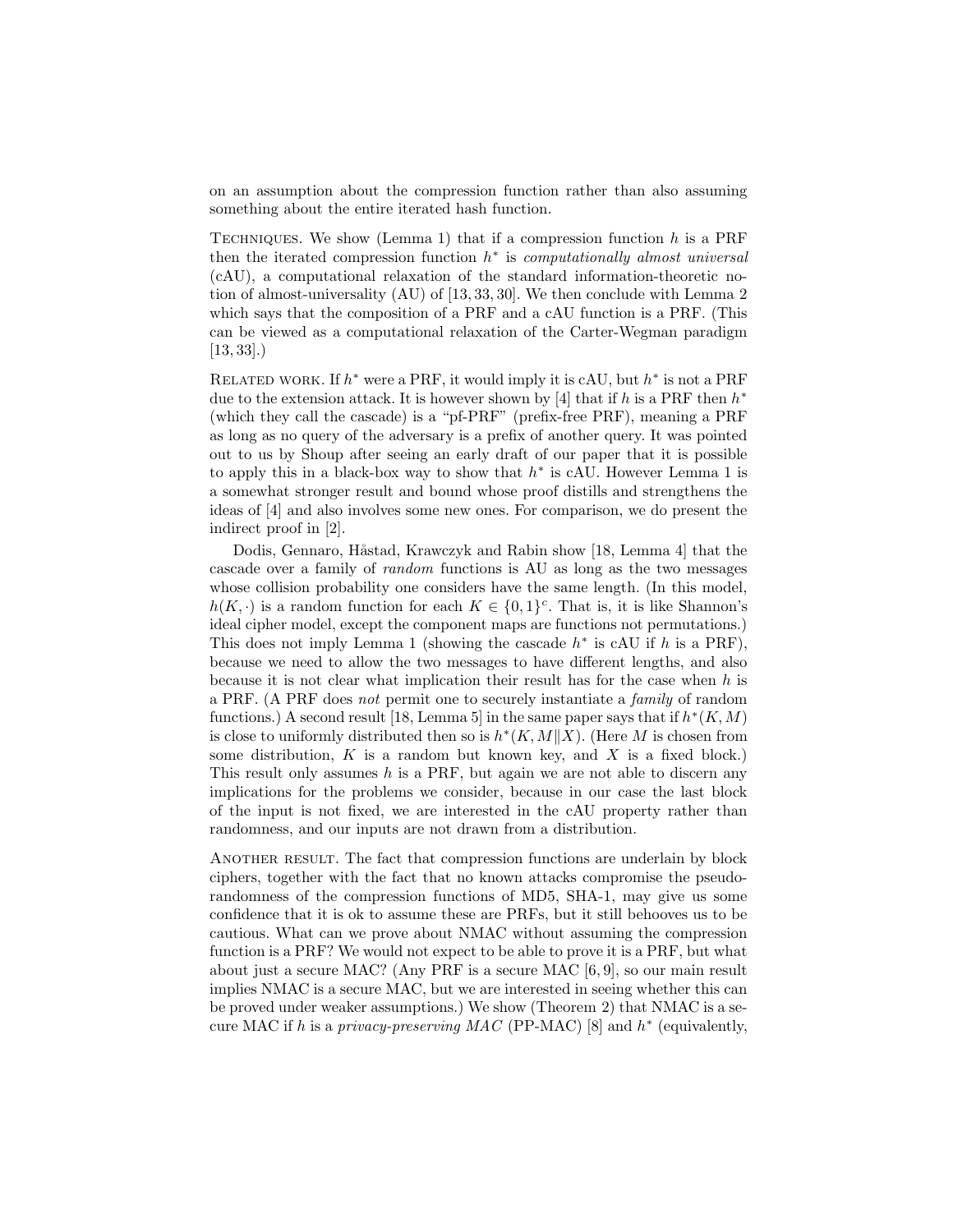H<sup>\*</sup>) is cAU. A PP-MAC (the definition is provided in Section 4) is stronger than a MAC but weaker than a PRF. This result reverts to the paradigm of [3] of making assumptions both about the compression function and its iteration, but the point is that cAU is a very weak assumption compared to WCR and PP-MAC is a weaker assumption than PRF.

FROM NMAC TO HMAC. The formal results (both previous and new) we have discussed so far pertain to NMAC. However, discussions (above and in the literature) tend to identify NMAC and HMAC security-wise. This is explained by an observation of [3] which says that HMAC inherits the security of NMAC as long as the compression function is a PRF when keyed via the data input. (So far when we have talked of it being a PRF, it is keyed via the chaining variable.) In our case this means that HMAC is a PRF if the compression function is a "dual-PRF," meaning a PRF when keyed by either of its two inputs.

However, the analysis above assumes that the two keys  $K_{\text{out}}$ ,  $K_{\text{in}}$  of HMAC are chosen *independently* at random, while in truth they are equal to  $K \oplus \text{opad}$ and  $K \oplus$ ipad respectively, where K is a random b-bit key and opad, ipad are fixed, distinct constants. We apply the theory of PRFs under related-key attacks [7] to extend the observation of [3] to this single-key version of HMAC, showing it inherits the security of NMAC as long as the data-input-keyed compression function is a PRF under an appropriate (and small) class of related key attacks. Assuming additionally that the compression function is a PRF in the usual sense, we obtain a (in fact, the first) security proof of the single-key version of HMAC. These results are in Section 5.

## 2 Definitions

NOTATION. We denote by  $s_1||s_2$  the concatenation of strings  $s_1, s_2$ , and by  $|s|$ the length of string  $s$ . Let  $b$  be a positive integer representing a block length, and let  $B = \{0,1\}^b$ . Let  $B^+$  denote the set of all strings of length a positive multiple of b bits. Whenever we speak of blocks we mean b-bit ones. If  $M \in B^+$ then  $||M||_b = |M|/b$  is the number of blocks in M, and M[i] denotes its *i*-th *b*-bit block, meaning  $M = M[1] \dots M[n]$  where  $n = ||M||_b$ . If  $M_1, M_2 \in B^+$ , then  $M_1$ is a prefix of  $M_2$ , written  $M_1 \subseteq M_2$ , if  $M_2 = M_1||A$  for some  $A \in B^*$ . If S is a set then  $s \stackrel{s}{\leftarrow} S$  denotes the operation of selecting s uniformly at random from S. An adversary is a (possibly randomized) algorithm that may have access to one or more oracles. We let

 $A^{\mathcal{O}_1,\dots}(x_1,\dots) \Rightarrow 1$  and  $y \stackrel{\$}{\leftarrow} A^{\mathcal{O}_1,\dots}(x_1,\dots)$ 

denote, respectively, the event that A with the indicated oracles and inputs outputs 1, and the experiment of running A with the indicated oracles and inputs and letting  $y$  be the value returned. (This value is a random variable depending on the random choices made by A and its oracles.) Either the oracles or the inputs (or both) may be absent, and often will be.

A family of functions is a two-argument map f:  $Keys \times Dom \rightarrow Rng$  whose first argument is regarded as a key. We fix one such family  $h: \{0,1\}^c \times B \rightarrow$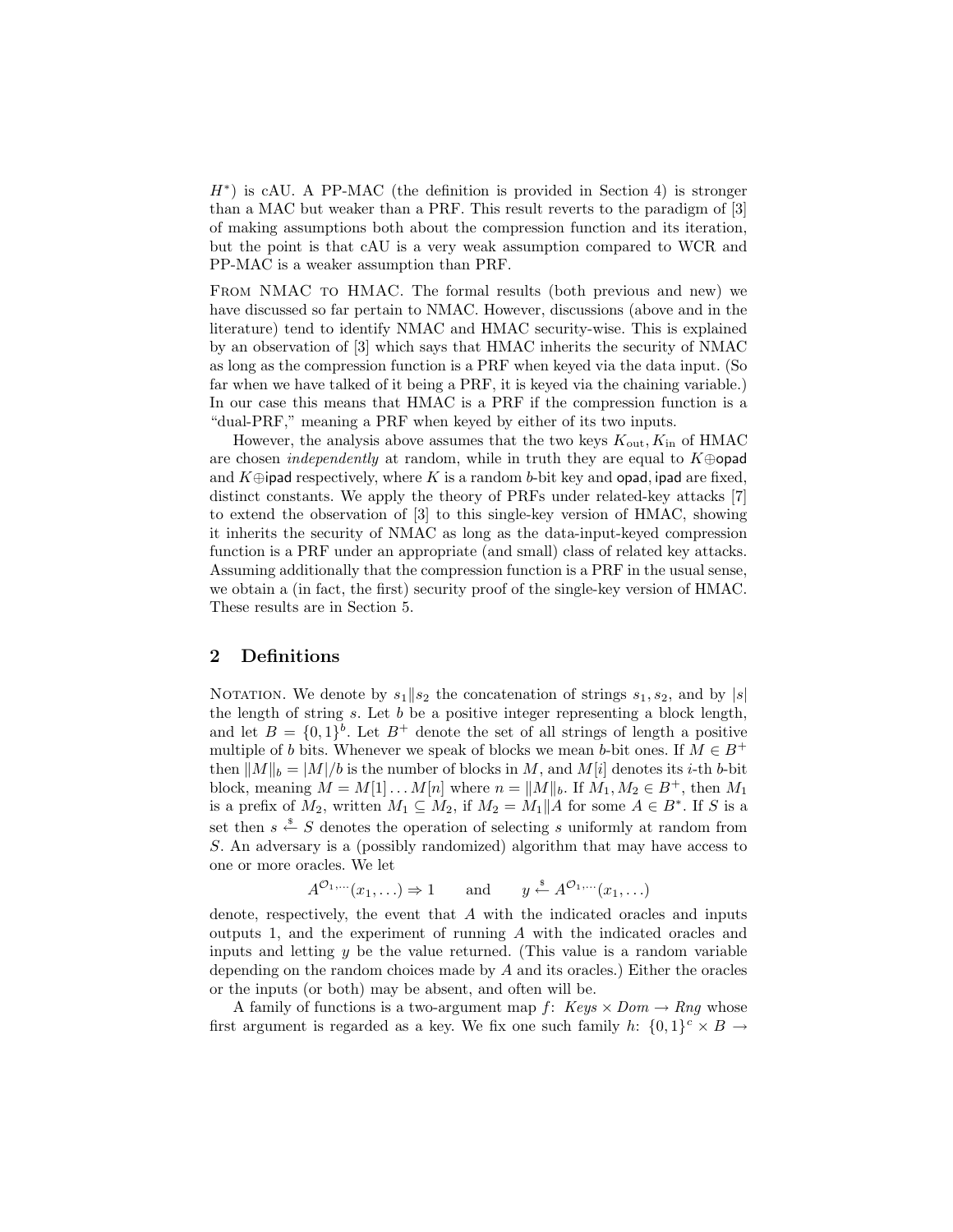$\{0,1\}^c$  to model a compression function that we regard as being keyed via its c-bit chaining variable. Typical values are  $b = 512$  and  $c = 128$  or 160. The *iteration* of family h:  $\{0,1\}^c \times B \to \{0,1\}^c$  is the family of functions  $h^*$ :  $\{0,1\}^c \times B^+ \to$  ${0,1}^c$  where  $h^*(K,M)$  (for  $K \in {0,1}^c$  and  $M \in B^+$ ) is defined by the following code:  $n \leftarrow ||M||_b$ ;  $a[0] \leftarrow K$ ; For  $i = 1, \ldots, n$  do  $a[i] \leftarrow h(a[i-1], M[i])$ ; Return  $a[n]$ . This represents the Merkle-Damgård [23, 14] iteration method used in all the popular hash functions but without the "strengthening," meaning that there is no  $|M|$ -based message padding.

PRFs. A prf-adversary A against a family of functions f:  $Keys \times Dom \rightarrow Rng$ takes as oracle a function g:  $Dom \rightarrow Rng$  and returns a bit. The prf-advantage of  $A$  against  $f$  is the difference between the probability that it outputs 1 when its oracle is  $g = f(K, \cdot)$  for a random key  $K \stackrel{\text{s}}{\leftarrow} \text{Keys}$ , and the probability that it outputs 1 when its oracle q is chosen at random from the set  $\mathsf{Maps}(Dom, Rng)$ of all functions mapping Dom to Rng, succinctly written as

$$
\mathbf{Adv}_{f}^{\text{prf}}(A) = \Pr\left[A^{f(K,\cdot)} \Rightarrow 1\right] - \Pr\left[A^{\$} \Rightarrow 1\right].\tag{1}
$$

.

In both cases the probability is over the choice of oracle and the coins of A.

CAU AND COLLISION-PROBABILITY. Let  $F: \{0,1\}^k \times Dom \rightarrow Rng$  be a family of functions. cAU is measured by considering an almost-universal (au) adversary A against F. It (takes no inputs and) returns a pair of messages in Dom. Its au-advantage, denoted  $\mathbf{Adv}_{F}^{\text{au}}(A)$ , is

$$
\Pr\left[F(K, M_1) = F(K, M_2) \ \wedge \ M_1 \neq M_2 \ : \ (M_1, M_2) \stackrel{\$}{\leftarrow} A \ ; \ K \stackrel{\$}{\leftarrow} \text{Keys}\right]
$$

This represents a very weak form of collision-resistance since A must produce  $M_1, M_2$  without being given any information about K. WCR [3] is a stronger notion because here A gets an oracle for  $F(K, \cdot)$  and can query this in its search for  $M_1, M_2$ .

For  $M_1, M_2 \in Dom$  it is useful to let  $\text{Coll}_F(M_1, M_2) = \Pr[F(K, M_1) =$  $F(K, M_2)$ , the probability being over  $K \stackrel{\text{s}}{\leftarrow} \{0, 1\}^k$ .

# 3 Security of NMAC

Let h:  $\{0,1\}^c \times \{0,1\}^b \rightarrow \{0,1\}^c$  be a family of functions that represents the compression function, here assumed to be a PRF. Let pad denote a padding function such that  $s^* = s \|\text{pad}(|s|) \in B^+$  for any string s. (Such padding functions are part of the description of current hash functions. Note the pad depends only on the length of s.) Then the family NMAC:  $\{0,1\}^{2c} \times D \to \{0,1\}^c$  is defined by  $NMAC(K_{\text{out}}||K_{\text{in}}, M) = h(K_{\text{out}}, h^*(K_{\text{in}}, M^*))$  [fpad) where fpad = pad(c)  $\in$  ${0,1}^{b-c}$  and  $h^*$  is the iterated compression function as defined in Section 2. The domain  $D$  is the set of all strings up to some maximum length, which is  $2^{64}$ for current hash functions.

It turns out that our security proof for NMAC does not rely on any properties of pad beyond the fact that  $M^* = M||pad(|M|) \in B^+$ . (In particular, the Merkle-Damgård strengthening, namely inclusion of the message length in the padding,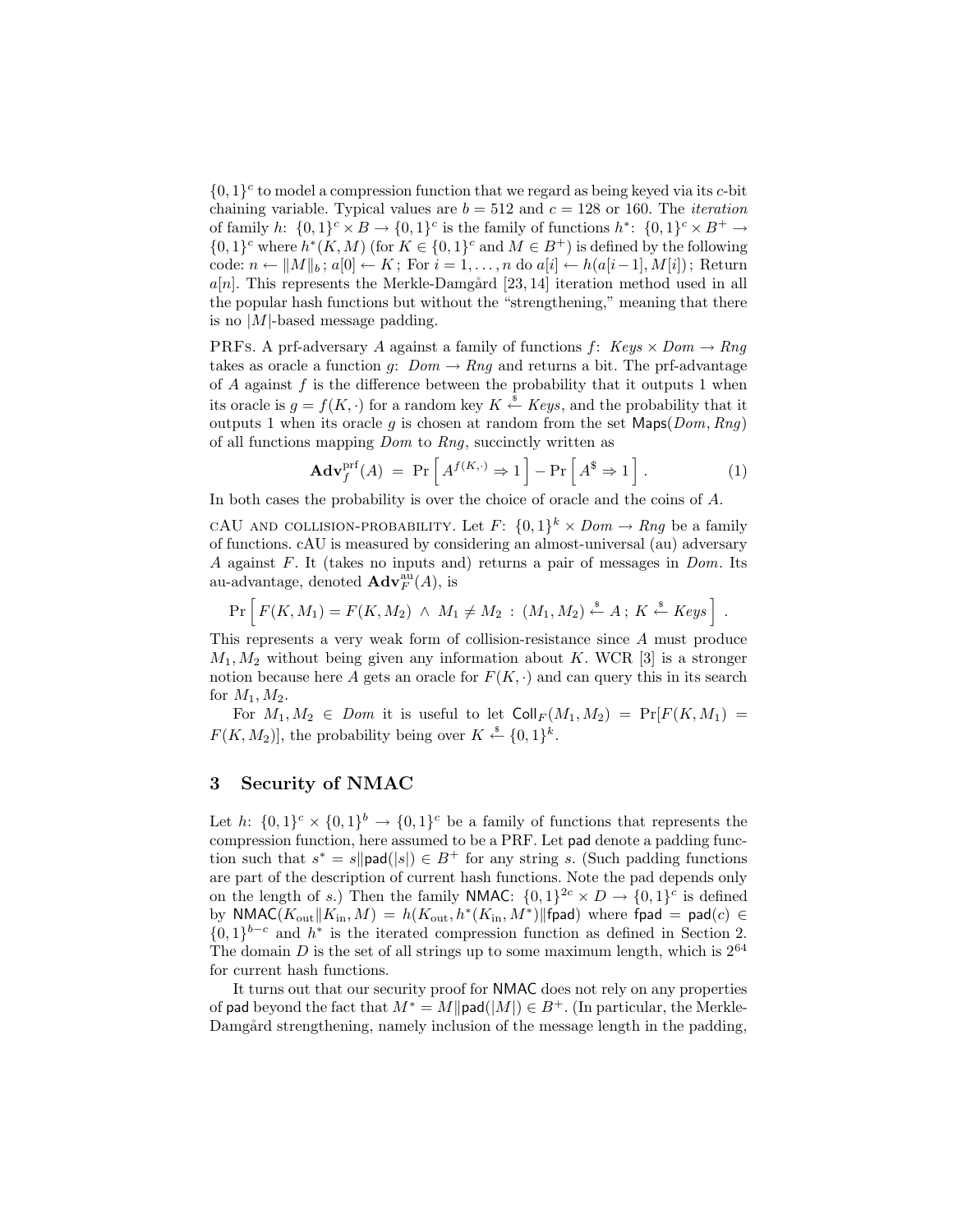that is used in current hash functions and is crucial to collision resistance of the hash function, is not important to the security of NMAC.) Accordingly, we will actually prove the security of a more general construct that we call generalized NMAC. The family GNMAC:  $\{0,1\}^{2c} \times B^+ \rightarrow \{0,1\}^c$  is defined by  $\text{GNMAC}(K_{\text{out}}||K_{\text{in}}, M) = h(K_{\text{out}}, h^*(K_{\text{in}}, M)||\text{fpad})$  where fpad is any (fixed)  $b-c$  bit string. Note the domain is  $B^+$ , meaning inputs have to have a length that is a positive multiple of b bits. (But can be of any length.) NMAC is nonetheless a special case of GNMAC via  $NMAC(K_{\text{out}}||K_{\text{in}}, M) = GMMAC(K_{\text{out}}||K_{\text{in}}, M^*)$ and thus the security of NMAC is implied by that of GNMAC. (Security as a PRF or a MAC, respectively, for both.)

#### 3.1 The results

MAIN LEMMA. The following says that if h is a PRF then its iteration  $h^*$  is cAU.

**Lemma 1.** Let  $B = \{0, 1\}^b$ . Let  $h: \{0, 1\}^c \times B \rightarrow \{0, 1\}^c$  be a family of functions, and let A<sup>\*</sup> be an au-adversary against h<sup>\*</sup>. Assume that the two messages output by  $A^*$  are at most  $n_1, n_2 \geq 1$  blocks long, respectively. Then there exists a prf-adversary A against h such that

$$
\mathbf{Adv}_{h^*}^{\text{au}}(A^*) \ \leq \ (n_1 + n_2 - 1) \cdot \mathbf{Adv}_h^{\text{prf}}(A) + \frac{1}{2^c} \ . \tag{2}
$$

Furthermore, A has time-complexity at most  $O((n_1 + n_2)T_h)$ , where  $T_h$  is the time for one evaluation of h, and makes at most 2 oracle queries.

The proof is in Section 3.3. The quality of the reduction is good because the time-complexity of the constructed adversary  $A$  is small and in particular independent of the time-complexity of  $A^*$  (the proof shows how this is possible) and furthermore A makes only two oracle queries.

One might ask whether stronger results hold. For example, assuming  $h$  is a PRF, (1) Is  $h^*$  a PRF? (2) Is  $h^*$  WCR? (Either would imply that  $h^*$  is cAU.) But the answer is NO to both questions. The function  $h^*$  is never a PRF due to the extension attack. On the other hand it is easy to give an example of a PRF  $h$ such that  $h^*$  is not WCR. Also MD5 and SHA-1 are candidate counter-examples, since their compression functions appear to be PRFs but their iterations are not WCR.

 $\text{PRF}(\text{CAU}) = \text{PRF}$  LEMMA. The *composition* of families h:  $\{0, 1\}^c \times \{0, 1\}^b \rightarrow$  ${0,1}^c$  and  $F: {0,1}^k \times D \to {0,1}^b$  is the family  $hF: {0,1}^{c+k} \times D \to {0,1}^c$ defined by  $hF(K_{\text{out}}||K_{\text{in}}, M) = h(K_{\text{out}}, F(K_{\text{in}}, M))$ . The following lemma says that if  $h$  is a PRF and  $F$  is cAU then  $hF$  is a PRF.

**Lemma 2.** Let  $B = \{0, 1\}^b$ . Let h:  $\{0, 1\}^c \times B \to \{0, 1\}^c$  and  $F: \{0, 1\}^k \times D \to$ B be families of functions, and let  $hF: \{0,1\}^{c+k} \times D \to \{0,1\}^c$  be defined by

$$
hF(K_{\text{out}}||K_{\text{in}}, M) = h(K_{\text{out}}, F(K_{\text{in}}, M))
$$

for all  $K_{\text{out}} \in \{0,1\}^c$ ,  $K_{\text{in}} \in \{0,1\}^k$  and  $M \in D$ . Let  $A_{hF}$  be a prf-adversary against hF that makes at most  $q \geq 2$  oracle queries, each of length at most n,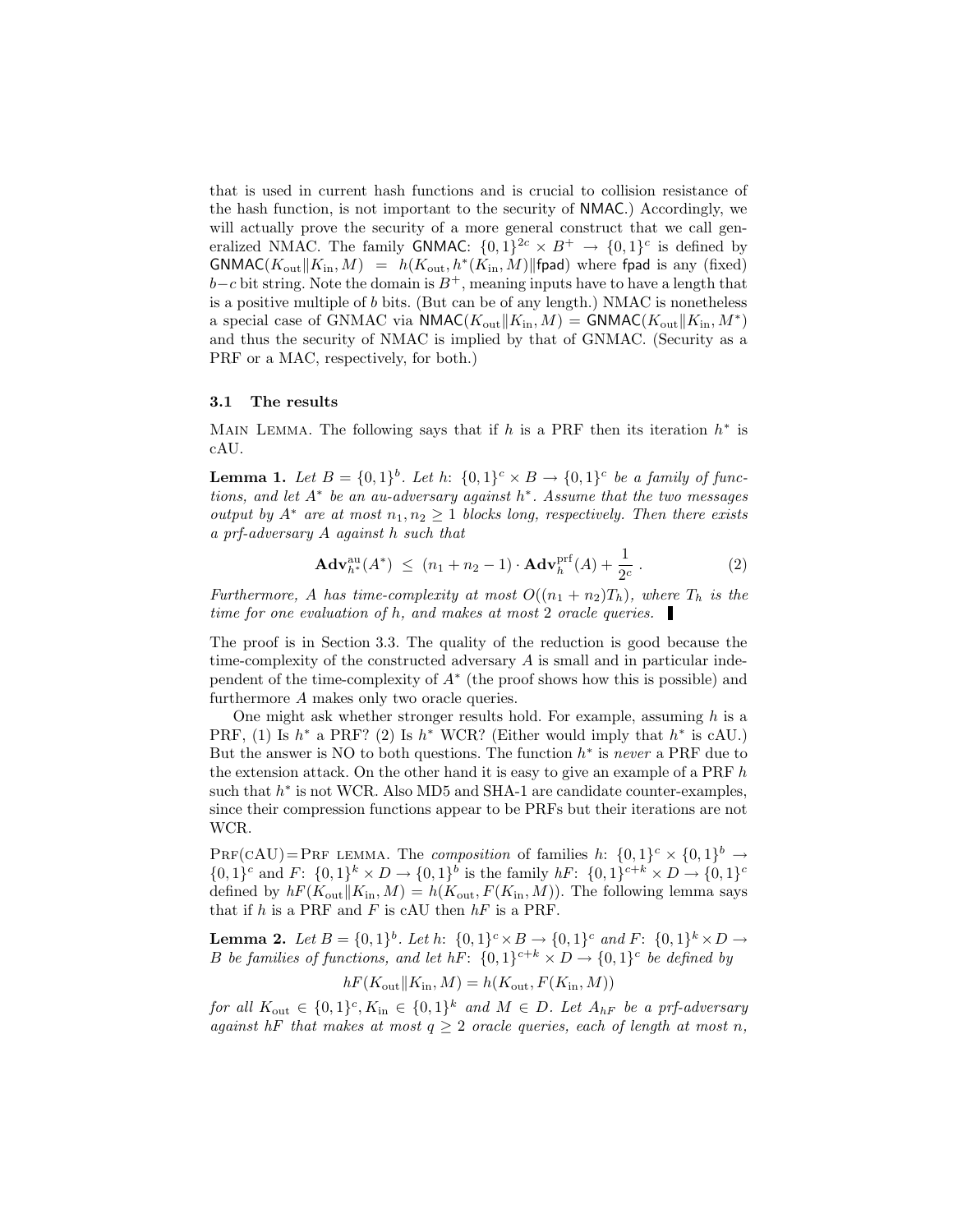and has time-complexity at most t. Then there exists a prf-adversary  $A_h$  against h and an au-adversary  $A_F$  against F such that

$$
\mathbf{Adv}_{hF}^{\mathrm{prf}}(A_{hF}) \leq \mathbf{Adv}_{h}^{\mathrm{prf}}(A_{h}) + \begin{pmatrix} q \\ 2 \end{pmatrix} \cdot \mathbf{Adv}_{F}^{\mathrm{au}}(A_{F}). \tag{3}
$$

Furthermore,  $A_h$  has time-complexity at most t and makes at most q oracle queries, while  $A_F$  has time-complexity  $O(T_F(n))$  and the two messages it outputs have length at most n, where  $T_F(n)$  is the time to compute F on an n-bit input.

This extends the analogous  $PrF(AU)=PrF$  lemma by relaxing the condition on F from AU to cAU. (The PRF(AU)=PRF lemma is alluded to in [4, 11], and variants are in  $[11, 12]$ .) A simple proof of Lemma 2, using games  $[10, 29]$ , is in [2].

GNMAC is a PRF. We now combine the two lemmas above to conclude that if  $h$  is a PRF then so is GNMAC.

**Theorem 1.** Assume  $b \geq c$  and let  $B = \{0,1\}^b$ . Let h:  $\{0,1\}^c \times B \rightarrow \{0,1\}^c$ be a family of functions and let fpad  $\in \{0,1\}^{b-c}$  be a fixed padding string. Let GNMAC:  $\{0,1\}^{2c} \times B^+ \rightarrow \{0,1\}^c$  be defined by

 $\mathsf{GNMAC}(K_{\mathrm{out}}\|K_{\mathrm{in}}, M) = h(K_{\mathrm{out}}, h^*(K_{\mathrm{in}}, M)\| \mathsf{fpad})$ 

for all  $K_{\text{out}}$ ,  $K_{\text{in}} \in \{0,1\}^c$  and  $M \in B^+$ . Let  $A_{\text{GNMAC}}$  be a prf-adversary against GNMAC that makes at most q oracle queries, each of at most m blocks, and has time-complexity at most t. Then there exist prf-adversaries  $A_1, A_2$  against h such that

$$
\mathbf{Adv}_{\mathsf{GNMAC}}^{\text{prf}}(A_{\mathsf{GNMAC}}) \leq \mathbf{Adv}_{h}^{\text{prf}}(A_1) + \begin{pmatrix} q \\ 2 \end{pmatrix} \left[ 2m \cdot \mathbf{Adv}_{h}^{\text{prf}}(A_2) + \frac{1}{2^c} \right]. \tag{4}
$$

Furthermore,  $A_1$  has time-complexity at most t and makes at most q oracle queries, while  $A_2$  has time-complexity at most  $O(mT_h)$  and makes at most 2 oracle queries, where  $T_h$  is the time for one computation of h.

*Proof (Theorem 1).* Let  $F: \{0,1\}^c \times B^+ \to \{0,1\}^b$  be defined by  $F(K_{\text{in}}, M) =$  $h^*(K_{\text{in}}, M)$ ||fpad. Then GNMAC =  $hF$ . Apply Lemma 2 (with  $k = c, D = B^+$ and  $A_{hF} = A_{\text{GNMAC}}$  to get prf-adversary  $A_1$  and au-adversary  $A_F$  with the properties stated in the lemma. Note that  $\mathbf{Adv}_{F}^{\text{au}}(A_{F}) = \mathbf{Adv}_{h^{*}}^{\text{au}}(A_{F})$ . (Because a pair of messages is a collision for  $h^*(K_{\text{in}}, \cdot)$  for  $h^*$  iff it is a collision for  $h^*(K_{\text{in}}, \cdot)$ . Now apply Lemma 1 to  $A^* = A_F$  to get prf-adversary  $A_2$ .

#### 3.2 Tightness of bound

The best known attack on GNMAC is the birthday one of [27]. They show that it is possible to break NMAC with about  $2^{c/2}/\sqrt{m}$  queries of at most m blocks each. We now want to assess how close to this is the guarantee we can get from Theorem 1 gets. If t is a time-complexity then let  $\bar{t} = t/T_h$ . Assume that the best attack against h as a PRF is exhaustive key search. (Birthday attacks do not apply since h is not a family of permutations.) This means that  $\mathbf{Adv}_{h}^{\text{prf}}(A) \leq$  $\overline{t} \cdot 2^{-c}$  for any prf-adversary A of time complexity t making  $q \leq \overline{t}$  queries.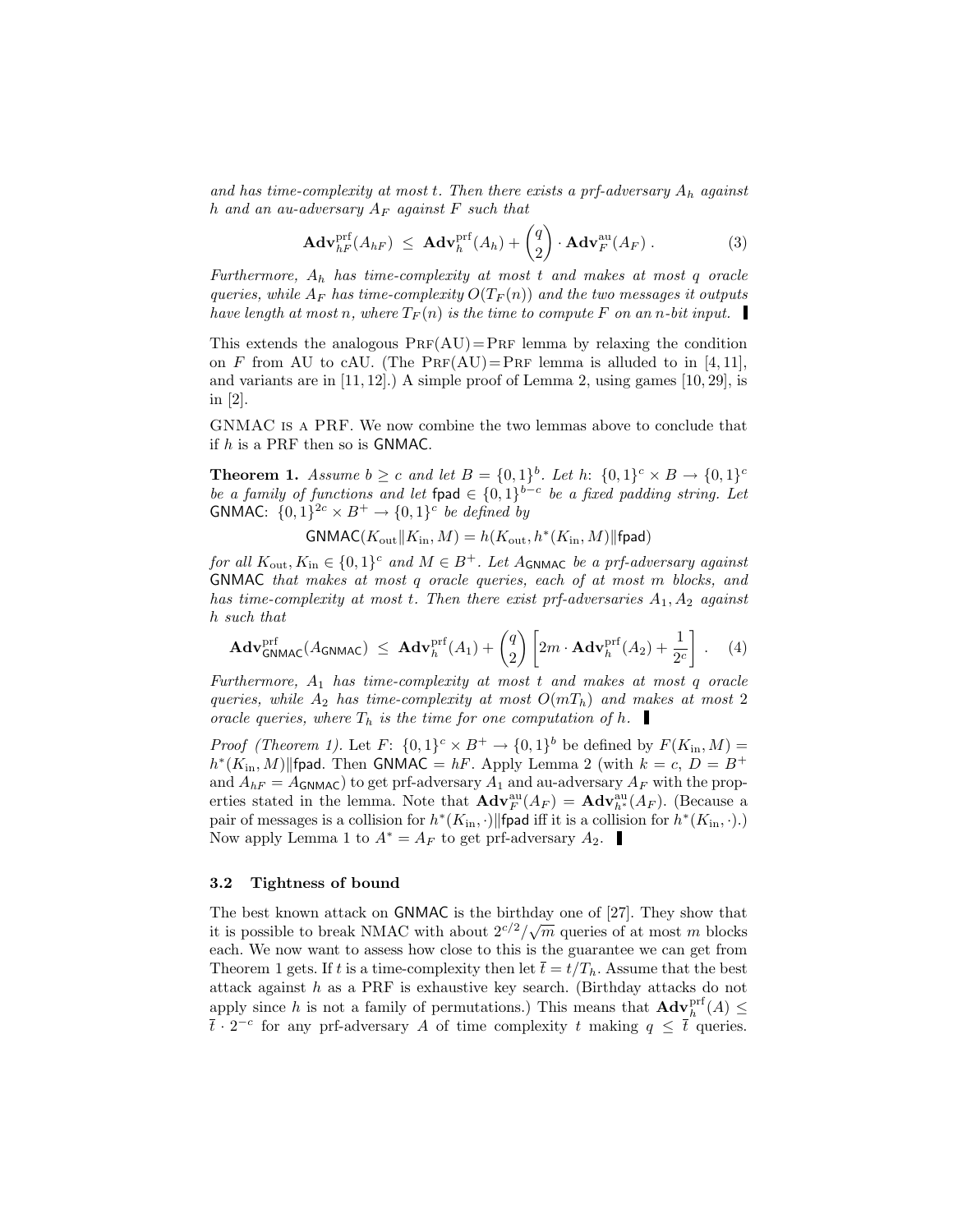|                                                                                  | Adversary $A_1^g(M_1,M_2,l)$                                              |
|----------------------------------------------------------------------------------|---------------------------------------------------------------------------|
| <b>Game</b> $G_1(M_1, M_2, l)$                                                   | $m_1 \leftarrow   M_1  _b$ ; $m_2 \leftarrow   M_2  _b$                   |
| $m_1 \leftarrow   M_1  _b$ ; $m_2 \leftarrow   M_2  _b$                          | $a[l] \leftarrow q(M_2[l])$                                               |
| $a[l] \stackrel{\$}{\leftarrow} \{0,1\}^c$                                       | For $i = l + 1$ to $m_2$ do                                               |
| For $i = l + 1$ to $m_2$ do                                                      | $a[i] \leftarrow h(a[i-1], M_2[i])$<br>If $a[m_1] = a[m_2]$ then return 1 |
| $a[i] \leftarrow h(a[i-1], M_2[i])$                                              | else return 0                                                             |
| If $a[m_1] = a[m_2]$ then return 1                                               |                                                                           |
| else return 0                                                                    | Adversary $A_2^g(M_1,M_2)$                                                |
| Adversary $A_3^g(M_1,M_2)$                                                       | $m_1 \leftarrow   M_1  _b$ ; $m_2 \leftarrow   M_2  _b$                   |
| $m_1 \leftarrow   M_1  _b$ ; $m_2 \leftarrow   M_2  _b$                          | $a[m_1+1] \leftarrow q(M_2[m_1+1])$                                       |
|                                                                                  | For $i = m_1 + 2$ to $m_2$ do                                             |
| $l \leftarrow \{1, \ldots, m_1 + 1\}$                                            | $a[i] \leftarrow h(a[i-1], M_2[i])$                                       |
| If $l = m_1 + 1$ then return $A_2^g(M_1, M_2)$<br>Else return $A_1^g(M_1,M_2,l)$ | $y \stackrel{\$}{\leftarrow} B \setminus \{M_2[m_1+1]\}$                  |
|                                                                                  | If $h(a[m_2], y) = q(y)$ then return 1                                    |
|                                                                                  | else return 0                                                             |

Fig. 1. Games and adversaries taking input distinct messages  $M_1, M_2$  such that  $M_1 \subseteq$  $M_2$ . The adversaries take an oracle g:  $\{0,1\}^b \rightarrow \{0,1\}^c$ . For Game  $G_1(M_1,M_2,l)$ , the input l is the range  $0 \leq l \leq ||M_1||_b$  while for adversary  $A_1$  it is in the range  $1 \leq l \leq ||M_1||_b.$ 

Plugging this into (4) and simplifying, the upper bound on the prf-advantage of any adversary against GNMAC who has time-complexity  $t$  and makes at most  $q$ queries is  $O(\overline{t} + m^2 q^2 T_h) \cdot 2^{-c}$ . If we ignore the  $T_h$  term, then this hits 1 when  $q \approx 2^{c/2}/m$ . This means that the bound justifies NMAC up to roughly  $2^{c/2}/m$ queries, off from the number in the above-mentioned attack by a factor of  $\sqrt{m}$ . It is an interesting open problem to improve our analysis and fill the gap.

#### 3.3 Proof of Lemma 1

Proofs of claims below are omitted and may be found in [2].

Some definitions. In this proof it will be convenient to consider prf-adversaries that take inputs. The advantage of A against h on inputs  $x_1, \ldots$  is defined as

$$
\mathbf{Adv}_{h}^{\mathrm{prf}}(A(x_1,\ldots)) = \mathrm{Pr}\left[A^{h(K,\cdot)}(x_1,\ldots) \Rightarrow 1\right] - \mathrm{Pr}\left[A^{\$}(x_1,\ldots) \Rightarrow 1\right],
$$

where in the first case  $K \stackrel{\$}{\leftarrow} \{0,1\}^c$  and in the second case the notation means that A is given as oracle a map chosen at random from  $\mathsf{Maps}(\{0,1\}^b, \{0,1\}^c)$ .

OVERVIEW. To start with, we ignore  $A_{hF}$  and upper bound  $\text{Coll}_F (M_1, M_2)$  as some appropriate function of the prf-advantage of a prf-adversary against  $h$  that takes  $M_1, M_2$  as input. We consider first the case that  $M_1 \subseteq M_2$  ( $M_1$  is a prefix of  $M_2$ ) and then the case that  $M_1 \not\subseteq M_2$ , building in each case a different adversary.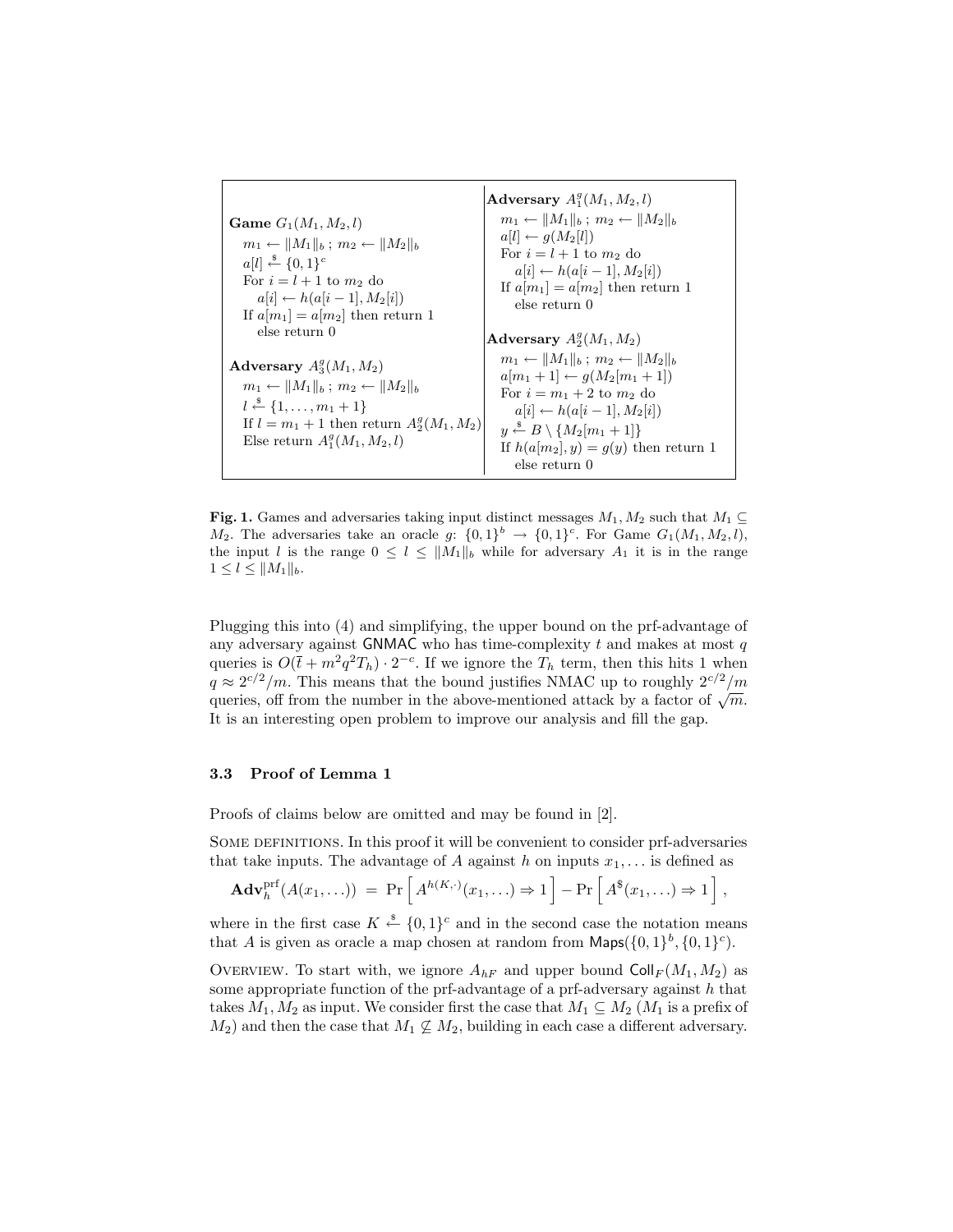THE CASE  $M_1 \subseteq M_2$ . We begin with some high-level intuition. Suppose  $M_1 \subseteq$  $M_2$  with  $m_2 = ||M_2||_b \ge 1 + m_1$ , where  $m_1 = ||M_1||_b$ . The argument to upper bound  $\text{Coll}_{h^*}(M_1, M_2)$  has two parts. First, a hybrid argument is used to show that  $a[m_1] = h^*(K, M_1)$  is computationally close to random when K is drawn at random. Next, we imagine a game in which  $a[m_1]$  functions as a key to h. Let  $a[m_1 + 1] = h(a[m_1], M_2[m_1 + 1])$  and  $a[m_2] = h^*(a[m_1 + 1], M_2[m_1 +$  $2|...M_2[m_2]$ . Now, if  $a[m_2] = a[m_1]$  then we effectively have a way to recover the "key"  $a[m_1]$  given  $a[m_1+1]$ , amounting to a key-recovery attack on  $h(a[m_1], \cdot)$ based on one input-output example of this function. But being a PRF, h is also secure against key-recovery.

In the full proof that follows, we use the games and adversaries specified in Figure 1. Adversaries  $A_1, A_2$  represent, respectively, the first and second parts of the argument outlined above, while  $A_3$  integrates the two.

**Claim 1.** Let  $M_1, M_2 \in B^+$  with  $M_1 \subseteq M_2$  and  $1 + ||M_1||_b \le ||M_2||_b$ . Suppose  $1 \leq l \leq ||M_1||_b$ . Then

$$
\Pr\left[A_1^{\$}(M_1, M_2, l) \Rightarrow 1\right] = \Pr\left[G_1(M_1, M_2, l) \Rightarrow 1\right]
$$

$$
\Pr\left[A_1^{h(K, \cdot)}(M_1, M_2, l) \Rightarrow 1\right] = \Pr\left[G_1(M_1, M_2, l - 1) \Rightarrow 1\right].
$$

Recall the notation means that in the first case  $A_1$  gets as oracle  $g \stackrel{\$}{\leftarrow}$  Maps $(\{0,1\}^b,$  $\{0,1\}^c$  and in the second case  $K \stackrel{\$}{\leftarrow} \{0,1\}^c$ .

**Claim 2.** Let  $M_1, M_2 \in B^+$  with  $M_1 \subseteq M_2$  and  $1 + ||M_1||_b \le ||M_2||_b$ . Then

$$
\Pr\left[A_2^{\$}(M_1, M_2) \Rightarrow 1\right] = 2^{-c}
$$
  

$$
\Pr\left[A_2^{h(K, \cdot)}(M_1, M_2) \Rightarrow 1\right] \ge \Pr\left[G_1(M_1, M_2, m_1) \Rightarrow 1\right].
$$

**Claim 3.** Let  $M_1, M_2 \text{ ∈ } B^+$  with  $M_1 \subseteq M_2$  and  $1 + ||M_1||_b \le ||M_2||_b$ . Let  $m_1 = ||M_1||_b$ . Then

$$
\mathbf{Adv}_{h}^{\mathrm{prf}}(A_3(M_1, M_2)) \ge \frac{1}{m_1 + 1} (\mathrm{Coll}_{h^*}(M_1, M_2) - 2^{-c}) \ . \ \blacksquare
$$

THE CASE  $M_1 \not\subseteq M_2$ . For  $M_1, M_2 \in B^+$  with  $||M_1||_b \le ||M_2||_b$  and  $M_1 \not\subseteq$  $M_2$ , we let  $LCP(M_1, M_2)$  denote the length of the longest common blockwise prefix of  $M_1, M_2$ , meaning the largest integer p such that  $M_1[1] \dots M_1[p] =$  $M_2[1] \ldots M_2[p]$  but  $M_1[p+1] \neq M_2[p+1]$ . We consider the games and adversaries of Figure 2.

**Claim 4.** Let  $M_1, M_2 \in B^+$  with  $M_1 \nsubseteq M_2$ , and  $||M_1||_b \le ||M_2||_b$ . Suppose  $1 \leq l \leq ||M_1||_b + ||M_2||_b - \text{LCP}(M_1, M_2) - 1.$  Then

$$
\Pr\left[A_4^{\$}(M_1, M_2, l) \Rightarrow 1\right] = \Pr\left[G_2(M_1, M_2, l) \Rightarrow 1\right]
$$

$$
\Pr\left[A_4^{h(K, \cdot)}(M_1, M_2, l) \Rightarrow 1\right] = \Pr\left[G_2(M_1, M_2, l - 1) \Rightarrow 1\right].
$$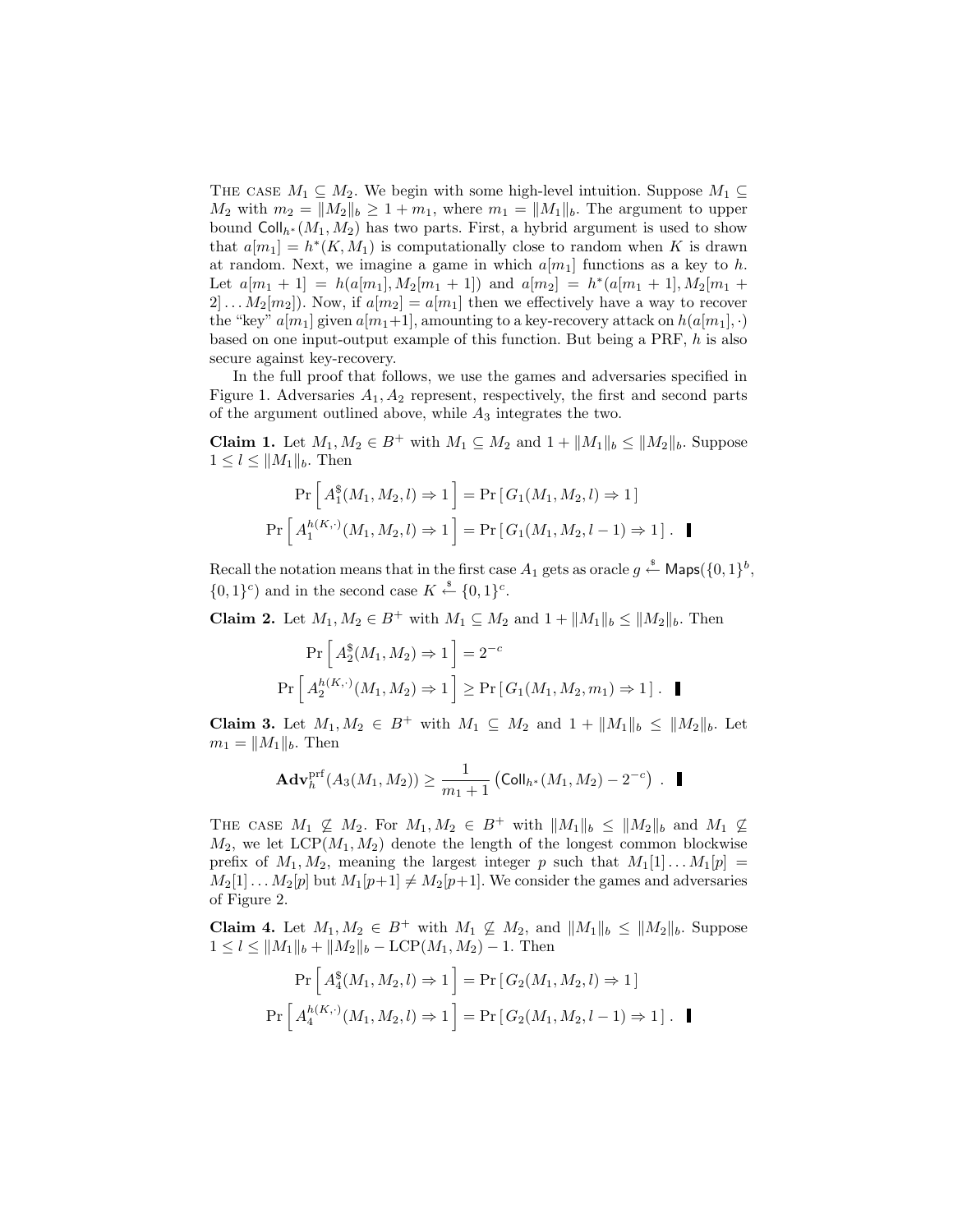Game  $G_2(M_1, M_2, l)$  //  $0 \le l \le ||M_1||_b + ||M_2||_b - \text{LCP}(M_1, M_2) - 1$ 200  $m_1 \leftarrow ||M_1||_b$ ;  $m_2 \leftarrow ||M_2||_b$ ;  $p \leftarrow \text{LCP}(M_1, M_2)$ 210 If  $0 \leq l \leq m_1$  then 220  $a_1[i] \stackrel{\$}{\leftarrow} \{0,1\}^c$ ; For  $i = l + 1$  to  $m_1$  do  $a_1[i] \leftarrow h(a_1[i-1], M_1[i])$ 230 If  $m_1 + 1 \leq l \leq m_1 + m_2 - p$  then  $a_1[m_1] \stackrel{\$}{\leftarrow} \{0,1\}^c$ 240 If  $0 \leq l \leq p$  then  $n \leftarrow l$ ;  $a_2[n] \leftarrow a_1[n]$ 250 If  $p + 1 \leq l \leq m_1$  then  $n \leftarrow p + 1$ ;  $a_2[n] \stackrel{\$}{\leftarrow} \{0, 1\}^c$ 260 If  $m_1 + 1 \le l \le m_1 + m_2 - p$  then  $n \leftarrow l - m_1 + p + 1$ ;  $a_2[n] \stackrel{\$}{\leftarrow} \{0,1\}^c$ 270 For  $i = n + 1$  to  $m_2$  do  $a_2[i] \leftarrow h(a_2[i-1], M_2[i])$ 280 If  $a_1[m_1] = a_2[m_2]$  then return 1 else return 0 Adversary  $A_4^g(M_1, M_2, l)$   $\quad \ \ \! 1 \leq l \leq ||M_1||_b + ||M_2||_b - \mathrm{LCP}(M_1, M_2) - 1$ a00  $m_1 \leftarrow ||M_1||_b$ ;  $m_2 \leftarrow ||M_2||_b$ ;  $p \leftarrow \text{LCP}(M_1, M_2)$ a10 If  $1 \leq l \leq m_1$  then a20  $a_1[l] \leftarrow g(M_1[l])$ ; For  $i = l + 1$  to  $m_1$  do  $a_1[i] \leftarrow h(a_1[i-1], M_1[i])$ a30 If  $m_1 + 1 \leq l \leq m_1 + m_2 - p$  then  $a_1[m_1] \stackrel{\$}{\leftarrow} \{0,1\}^c$ a40 If  $1 \leq l \leq p$  then  $n \leftarrow l$ ;  $a_2[n] \leftarrow a_1[n]$ a50 If  $l = p + 1$  then  $n \leftarrow p + 1$ ;  $a_2[n] \leftarrow g(M_2[n])$ a51 If  $p + 2 \leq l \leq m_1$  then  $n \leftarrow p + 1$ ;  $a_2[n] \stackrel{\$}{\leftarrow} \{0, 1\}^c$ a60 If  $m_1 + 1 \leq l \leq m_1 + m_2 - p$  then  $n \leftarrow l - m_1 + p + 1$ ;  $a_2[n] \leftarrow g(M_2[n])$ a70 For  $i = n + 1$  to  $m_2$  do  $a_2[i] \leftarrow h(a_2[i-1], M_2[i])$ a80 If  $a_1[m_1] = a_2[m_2]$  then return 1 else return 0

Fig. 2. Games and adversaries taking input distinct messages  $M_1, M_2 \in B^+$  such that  $M_1 \not\subset M_2$  and  $||M_1||_b \le ||M_2||_b$ . For Game  $G_2(M_1, M_2, l)$ , the input l is the range  $0 \leq l \leq ||M_1||_b + ||M_2||_b - \text{LCP}(M_1, M_2) - 1$  while for adversary  $A_4$  it is in the range  $1 \leq l \leq ||M_1||_b + ||M_2||_b - \text{LCP}(M_1, M_2) - 1.$ 

We now define prf adversary  $A_5^g(M_1, M_2)$  against h as follows. It picks  $l \stackrel{\$}{\leftarrow}$  $\{1, \ldots, ||M_1||_b + ||M_2||_b - \text{LCP}(M_1, M_2) - 1\}$  and returns  $A_4^g(M_1, M_2, l)$ .

**Claim 5.** Let  $M_1, M_2 \in B^+$  with  $M_1 \nsubseteq M_2$  and  $||M_1||_b \le ||M_2||_b$ . Let  $m =$  $||M_1||_b + ||M_2||_b - \text{LCP}(M_1, M_2) - 1.$  Then

$$
\mathbf{Adv}_h^{\mathrm{prf}}(A_5) \geq \frac{1}{m} \cdot (\mathsf{Coll}_{h^*}(M_1, M_2) - 2^{-c}) \ . \ \blacksquare
$$

PUTTING IT TOGETHER. The final step to construct the prf-adversary  $A$  against h, claimed in the lemma, is to appropriately combine  $A_3, A_5$ . We assume wlog that the two messages  $M_1, M_2$  output by  $A^*$  are always distinct, in  $B^+$ , and satisfy  $||M_1||_b \leq ||M_2||_b$ . We first define

$$
\begin{array}{c}\n\textbf{Adversary } A_6^g(M_1, M_2) \\
\text{If } M_1 \subseteq M_2 \text{ then return } A_3^g(M_1, M_2) \\
\text{Else return } A_5^g(M_1, M_2)\n\end{array}\n\begin{array}{c}\n\textbf{Adversary } A_7^g \\
(M_1, M_2) \stackrel{\text{*}}{\leftarrow} A^* \\
\text{Return } A_6^g(M_1, M_2)\n\end{array}
$$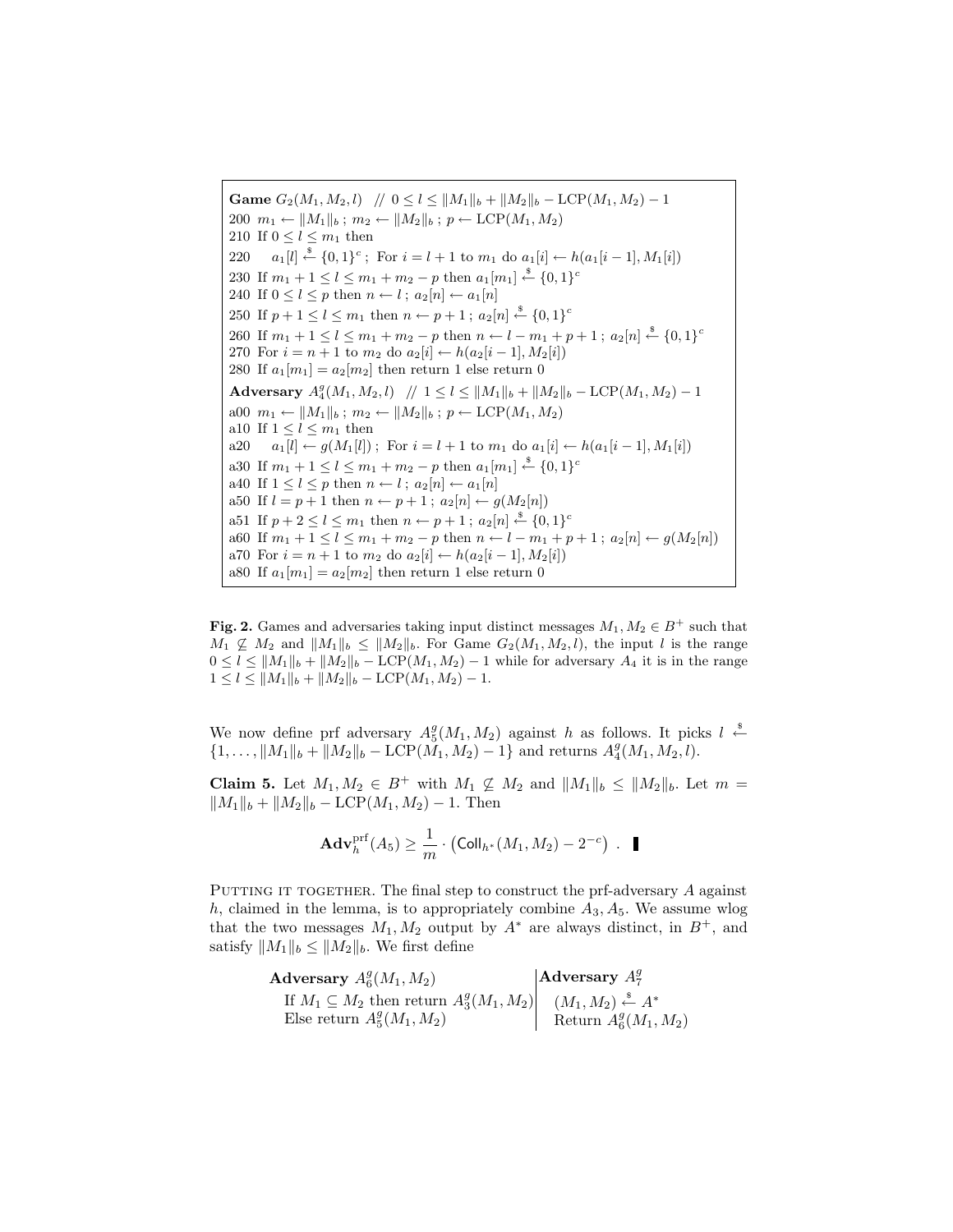Claim 6. Adv<sub>h<sup>∗</sub>(A<sup>\*</sup>) ≤ 2<sup>-c</sup> + (n<sub>1</sub> + n<sub>2</sub> - 1) · Adv<sub>h</sub><sup>prf</sup>(A<sub>7</sub>)</sub></sup>  $\blacksquare$ 

Prf-Adversary  $A_7$  achieves the prf-advantage we seek, but has time-complexity that of A<sup>∗</sup> since it runs the latter. We now use a standard "coin-fixing" argument to reduce this time-complexity. Note that

$$
\mathbf{Adv}^{\mathrm{prf}}_h(A_7)~=~\mathbf{E}_{M_1,M_2}\left[\mathbf{Adv}^{\mathrm{prf}}_h(A_6(M_1,M_2))\right]
$$

where the expectation is over  $(M_1, M_2) \stackrel{\hspace{0.1em}\mathsf{\scriptscriptstyle\$}}{\leftarrow} A^*$ . Thus there must exist distinct  $M_1, M_2 \in B^+ \left( \|M_1\|_b \le \|M_2\|_b \right)$  such that  $\mathbf{Adv}_h^{\text{prf}}(A_6(M_1, M_2)) \ge \mathbf{Adv}_h^{\text{prf}}(A_7)$ . Let A be the prf-adversary that has  $M_1, M_2$  hardwired as part of its code and, given oracle g, runs  $A_6^g(M_1, M_2)$ . Since the latter has time complexity  $O(mT_h)$ , the proof of Lemma 1 is complete.

## 4 MAC-security of NMAC under weaker assumptions

Since any PRF is a secure MAC [6, 9], Theorem 1 implies that NMAC is a secure MAC if the compression function is a PRF. Here we show that NMAC is a secure MAC under a weaker-than-PRF assumption on the compression function —namely that it is a privacy-preserving MAC— coupled with the assumption that the hash function is cAU. This is of interest given the still numerous usages of HMAC as a MAC (rather than as a PRF). This result can be viewed as attempting to formalize the intuition given in [3, Remark 4.4].

MAC FORGERY. Recall that the mac-advantage of mac-adversary  $A$  against a family of functions  $f: Keys \times Dom \rightarrow Rng$  is

$$
\mathbf{Adv}_{f}^{\mathrm{mac}}(A) = \Pr\left[A^{f(K,\cdot),\mathrm{VF}_{f}(K,\cdot,\cdot)}\mathrm{~forges~:~}K \xleftarrow{\$} \mathbf{Keys}\right].
$$

The verification oracle  $VF_f(K, \cdot, \cdot)$  associated to f takes input  $M, T$ , returning 1 if  $f(K, M) = T$  and 0 otherwise. Queries to the first oracle are called mac queries, and ones to the second are called verification queries. A is said to forge if it makes a verification query  $M, T$  the response to which is 1 but M was not previously a mac query. Note we allow multiple verification queries [9].

Privacy-preserving MACs. The privacy notion for MACs that we use adapts the notion of left-or-right indistinguishability of encryption [5] to functions that are deterministic, and was first introduced by [8] who called it indistinguishability under distinct chosen-plaintext attack. An oracle query of an ind-adversary A against family  $f: \{0,1\}^k \times \{0,1\}^l \to \{0,1\}^L$  is a pair of *l*-bit strings. The reply is provided by one or the other of the following games:

| Game Left                                       | Game Right                    |
|-------------------------------------------------|-------------------------------|
| $K \xleftarrow{\$} \{0,1\}^c$                   | $K \xleftarrow{\$} \{0,1\}^c$ |
| On query $(x_0, x_1)$ : On query $(x_0, x_1)$ : |                               |
| Reply $f(K, x_0)$ Reply $f(K, x_1)$             |                               |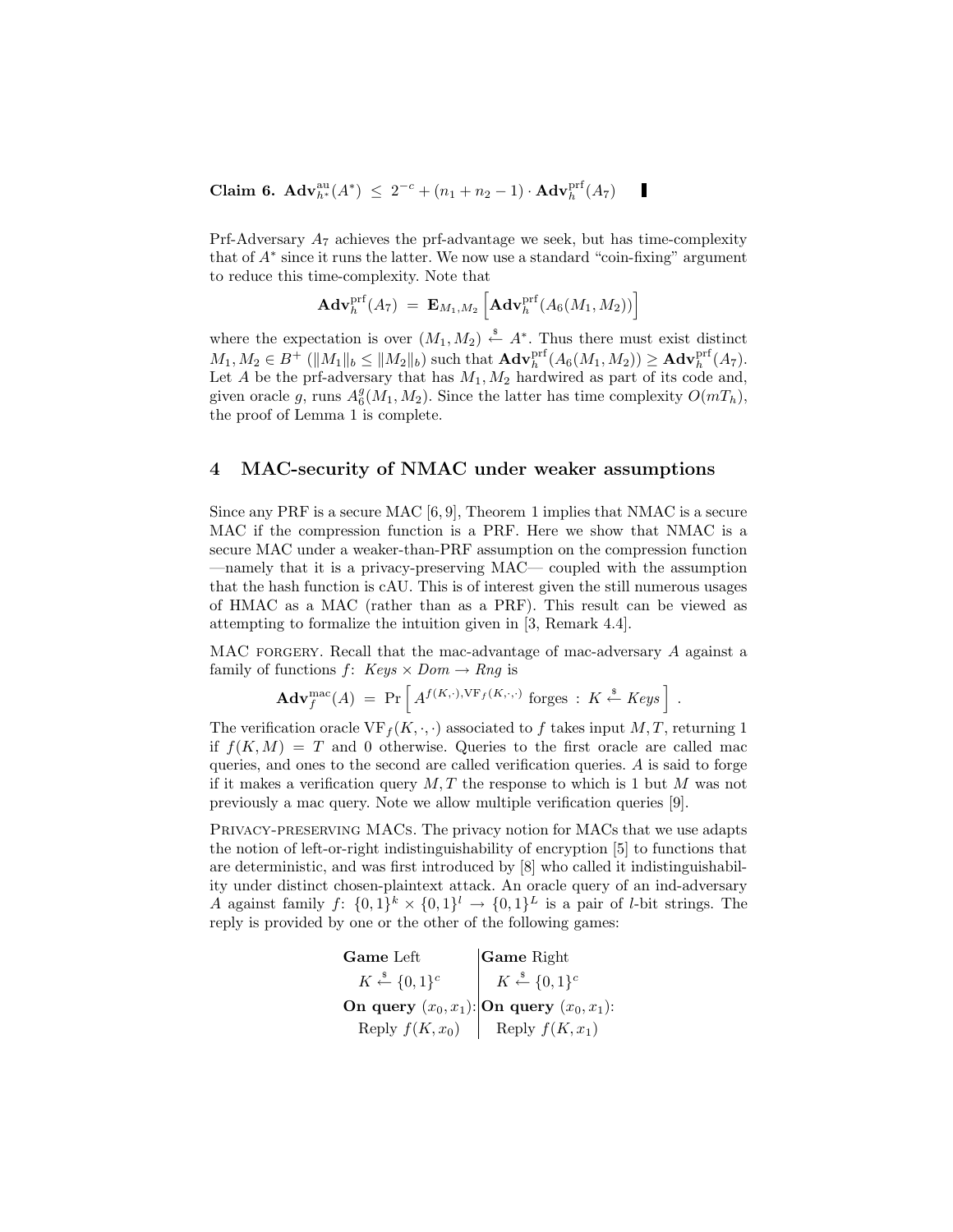Each game has an initialization step in which it picks a key; it then uses this key in computing replies to all the queries made by  $A$ . The ind-advantage of  $A$  is

$$
\mathbf{Adv}^{\operatorname{ind}}_f(A) = \Pr\left[\,A^{\operatorname{Right}} \Rightarrow 1\,\right] - \Pr\left[\,A^{\operatorname{Left}} \Rightarrow 1\,\right].
$$

However, unlike for encryption, the oracles here are deterministic. So A can easily win (meaning, obtain a high advantage), for example by making a pair of queries of the form  $(x, z), (y, z)$ , where  $x, y, z$  are distinct, and then returning 1 iff the replies returned are the same. (We expect that  $h(K, x) \neq h(K, y)$  with high probability over K for functions h of interest, for example compression functions.) We fix this by simply outlawing such behavior. To be precise, let us say that A is *legitimate* if for any sequence  $(x_0^1, x_1^1), \ldots, (x_0^q, x_1^q)$  of oracle queries that it makes,  $x_0^1, \ldots, x_0^q$  are all distinct *l*-bit strings, and also  $x_1^1, \ldots, x_1^q$ are all distinct l-bit strings. (As a test, notice that the adversary who queried  $(x, z), (y, z)$  was not legitimate.) It is to be understood henceforth that an indadversary means a legitimate one. When we say that  $f$  is privacy-preserving, we mean that the ind-advantage of any (legitimate) practical ind-adversary is low.

Privacy-preservation is not, by itself, a demanding property. For example, it is achieved by a constant family such as the one defined by  $f(K, x) = 0<sup>L</sup>$  for all  $K, x$ . We will however want the property for families that are also secure MACs.

PP-MAC < PRF. We claim that a privacy-preserving MAC (PP-MAC) is strictly weaker than a PRF, in the sense that any PRF is (a secure MAC  $[6, 9]$ ) and) privacy-preserving, but not vice-versa. This means that when (below) we assume that a compression function  $h$  is a PP-MAC, we are indeed assuming less of it than that it is a PRF. Let us now provide some details about the claims made above. First, the following is the formal statement corresponding to the claim that any PRF is privacy-preserving:

**Proposition 1.** Let  $f: \{0,1\}^k \times \{0,1\}^l \rightarrow \{0,1\}^L$  be a family of functions, and  $A_{\text{ind}}$  an ind-adversary against it that makes at most q oracle queries and has time-complexity at most t. Then there is a prf-adversary  $A_{\text{prf}}$  against f such that  $\mathbf{Adv}^{\text{ind}}_f(A_{\text{ind}}) \leq 2 \cdot \mathbf{Adv}^{\text{prf}}_f(A_{\text{prf}})$ . Furthermore,  $A_{\text{prf}}$  makes at most q oracle queries and has time-complexity at most t.

The proof is a simple exercise and is omitted. Next we explain why a PP-MAC need not be a PRF. The reason (or one reason) is that if the output of a family of functions has some structure, for example always ending in a 0 bit, it would disqualify the family as a PRF but need not preclude its being a PP-MAC. To make this more precise, let  $f: \{0,1\}^k \times \{0,1\}^l \rightarrow \{0,1\}^L$  be a PP-MAC. Define g:  $\{0,1\}^k \times \{0,1\}^l \to \{0,1\}^{L+1}$  by  $g(K,x) = f(K,x) \parallel 0$  for all  $K \in \{0,1\}^k$  and  $x \in \{0,1\}^l$ . Then g is also a PP-MAC, but is clearly not a PRF.

RESULTS. The following implies that if h is a PP-MAC and  $F$  is cAU then their composition  $hF$  is a secure MAC.

**Lemma 3.** Let  $B = \{0, 1\}^b$ . Let  $h: \{0, 1\}^c \times B \to \{0, 1\}^c$  and  $F: \{0, 1\}^k \times D \to$ B be families of functions, and let  $hF: \{0,1\}^{c+k} \times D \to \{0,1\}^c$  be defined by

$$
hF(K_{\text{out}}||K_{\text{in}}, M) = h(K_{\text{out}}, F(K_{\text{in}}, M))
$$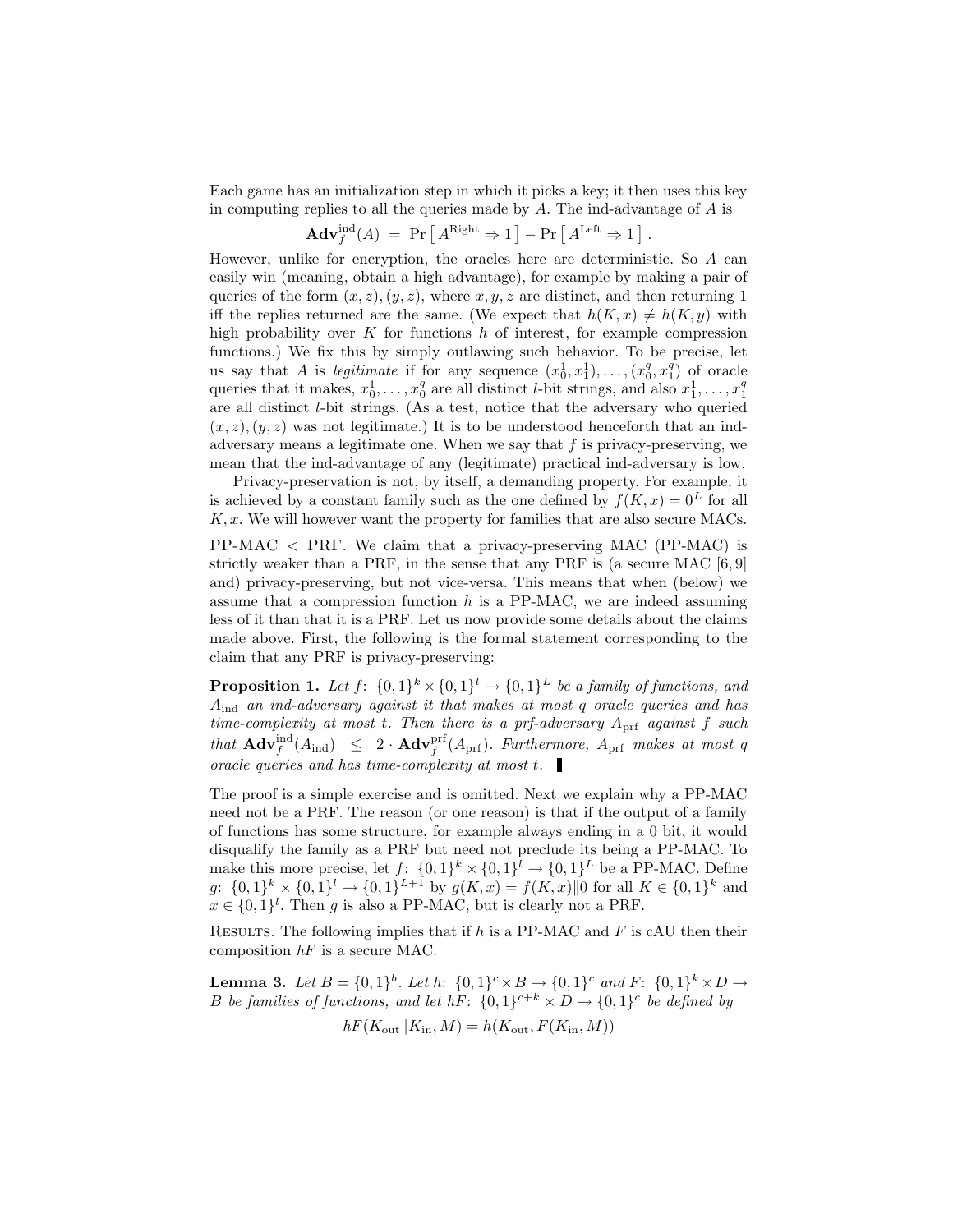for all  $K_{\text{out}} \in \{0,1\}^c$ ,  $K_{\text{in}} \in \{0,1\}^k$  and  $M \in D$ . Let  $A_{hF}$  be a mac-adversary against hF that makes at most  $q_{\text{mac}}$  mac queries and at most  $q_{\text{vf}}$  verification queries, with the messages in each of these queries being of length at most n. Suppose  $A_{hF}$  has time-complexity at most t. Let  $q = q_{\text{mac}} + q_{\text{vf}}$  and assume  $2 \leq q < 2^b$ . Then there exists a mac-adversary  $A_1$  against h, an ind-adversary  $A_2$  against h, and an au-adversary  $A_F$  against F such that

$$
\mathbf{Adv}_{hF}^{\text{mac}}(A_{hF}) \leq \mathbf{Adv}_{h}^{\text{mac}}(A_1) + \mathbf{Adv}_{h}^{\text{ind}}(A_2) + \begin{pmatrix} q \\ 2 \end{pmatrix} \cdot \mathbf{Adv}_{F}^{\text{au}}(A_F).
$$
 (5)

Furthermore,  $A_1$  makes at most  $q_{\text{mac}}$  mac queries and at most  $q_{\text{vf}}$  verification queries and has time-complexity at most  $t$ ;  $A_2$  makes at most q oracle queries and has time-complexity at most t; and  $A_F$  outputs messages of length at most n, makes 2 oracle queries, and has time-complexity  $O(T_F(n))$ , where  $T_F(n)$  is the time to compute F on an n-bit input.

The proof is in [2]. As a corollary we have the following, which says that if  $h$  is a PP-MAC and  $h^*$  is cAU then GNMAC is a secure MAC.

**Theorem 2.** Assume  $b \geq c$  and let  $B = \{0, 1\}^b$ . Let h:  $\{0, 1\}^c \times B \rightarrow \{0, 1\}^c$ be a family of functions and let fpad  $\in \{0,1\}^{b-c}$  be a fixed padding string. Let GNMAC:  $\{0,1\}^{2c} \times B^+ \rightarrow \{0,1\}^c$  be defined by

 $\mathsf{GNMAC}(K_{\mathrm{out}}\|K_{\mathrm{in}}, M) = h(K_{\mathrm{out}}, h^*(K_{\mathrm{in}}, M)\| \mathsf{fpad})$ 

for all  $K_{\text{out}}$ ,  $K_{\text{in}} \in \{0,1\}^c$  and  $M \in B^+$ . Let  $A_{\text{GNMAC}}$  be a mac-adversary against GNMAC that makes at most  $q_{\text{mac}}$  mac queries and at most  $q_{\text{vf}}$  verification queries, with the messages in each of these queries being of at most m blocks. Suppose A<sub>GNMAC</sub> has time-complexity at most t. Let  $q = q_{\text{mac}} + q_{\text{vf}}$  and assume  $2 \le q < 2^b$ . Then there exists a mac-adversary  $A_1$  against h, an ind $adversary A<sub>2</sub>$  against h, and an au-adversary  $A^*$  against  $h^*$  such that

$$
\mathbf{Adv}_{\mathsf{GNMAC}}^{\mathrm{mac}}(A_{\mathsf{GNMAC}}) \leq \mathbf{Adv}_{h}^{\mathrm{mac}}(A_1) + \mathbf{Adv}_{h}^{\mathrm{ind}}(A_2) + \begin{pmatrix} q \\ 2 \end{pmatrix} \cdot \mathbf{Adv}_{h^*}^{\mathrm{au}}(A^*) \ . \ (6)
$$

Furthermore,  $A_1$  makes at most  $q_{\text{mac}}$  mac queries and at most  $q_{\text{vf}}$  verification queries and has time-complexity at most  $t$ ;  $A_2$  makes at most q oracle queries and has time-complexity at most t; and  $A^*$  outputs messages of at most m blocks, makes 2 oracle queries, and has time-complexity  $O(mT_h)$ , where  $T_h$  is the time for one computation of  $h$ .

We remark that Lemma 3 can be extended to show that  $hF$  is not only a MAC but itself privacy-preserving. (This assumes h is privacy-preserving and  $F$  is cAU. We do not prove this here.) This implies that GNMAC is privacy-preserving as long as h is privacy-preserving and  $h^*$  is cAU. This is potentially useful because it may be possible to show that a PP-MAC is sufficient to ensure security in some applications where HMAC is currently assumed to be a PRF.

## 5 Security of HMAC

In this section we show how our security results about NMAC lift to corresponding ones about HMAC. We begin by recalling the observation of [3] as to how this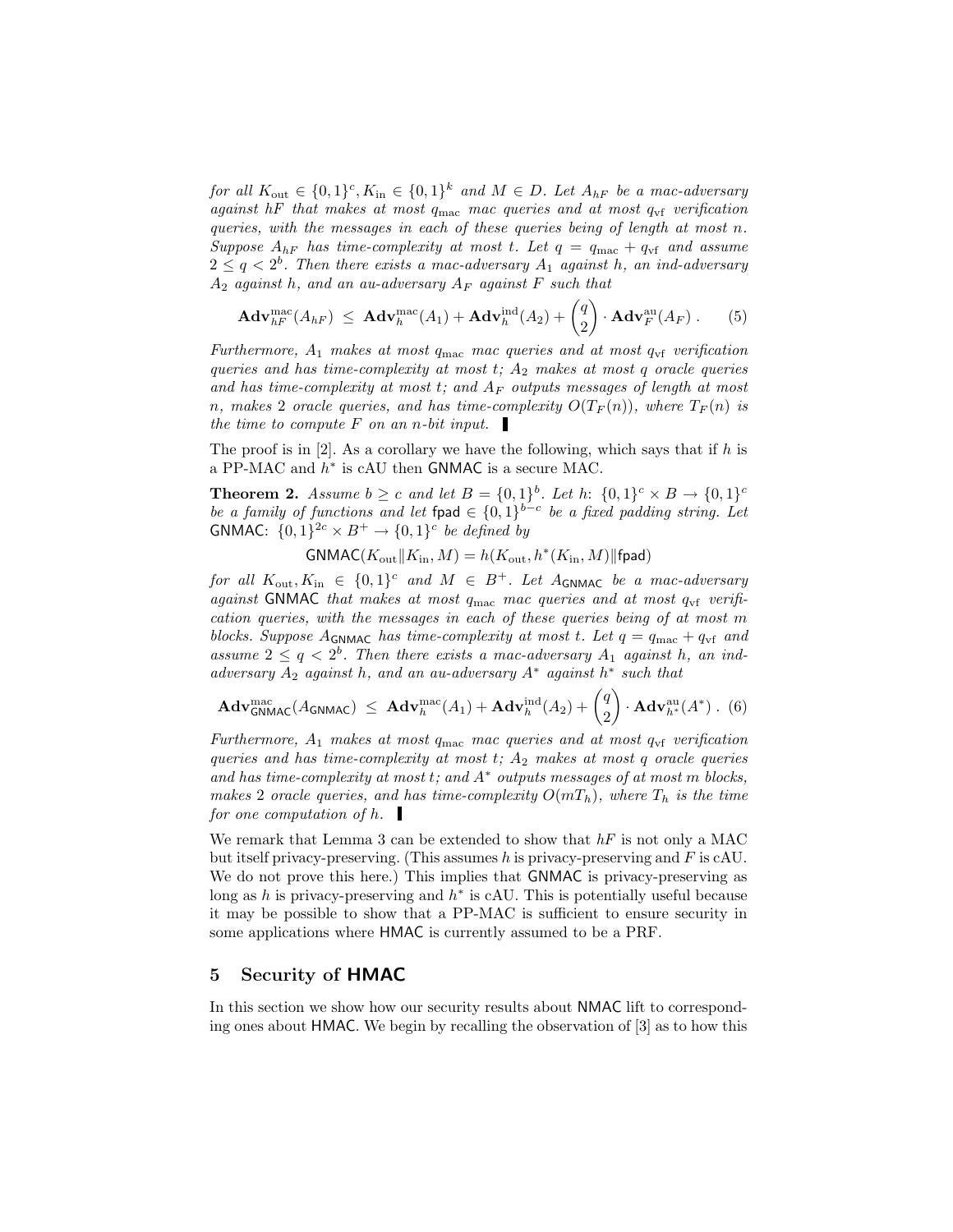works for HMAC with two independent keys, and then discuss how to extend this to the single-keyed version of HMAC.

THE CONSTRUCTS. Let  $h: \{0,1\}^c \times \{0,1\}^b \rightarrow \{0,1\}^c$  as usual denote the compression function. Let pad be the padding function as described in Section 3, so that  $s^* = s \parallel \text{pad}(|s|) \in B^+$  for any string s. Recall that the cryptographic hash function H associated to h is defined by  $H(M) = h^*(IV, M^*)$ , where IV is a c-bit initial vector that is fixed as part of the description of  $H$  and  $M$  is a string of any length up to some maximum length that is related to pad. (This maximum length is  $2^{64}$  for current hash functions.) Then HMAC( $K_{\text{out}}||K_{\text{in}}, M$ ) =  $H(K_{\text{out}}||H(K_{\text{in}}||M))$ , where  $K_{\text{out}}$ ,  $K_{\text{in}} \in \{0,1\}^b$ . If we write this out in terms of  $h^*$  alone we get

 $\mathsf{HMAC}(K_{\text{out}} \| K_{\text{in}}, M) \; = \; h^*(\text{IV}, \; K_{\text{out}} \| h^*(\text{IV}, K_{\text{in}} \| M \| \text{pad}(b + |M|)) \|\text{pad}(b + c) \; ) \; .$ 

As with NMAC, the details of the padding conventions are not important to the security of HMAC as a PRF, and we will consider the more general construct **GHMAC:**  $\{0,1\}^{2b} \times B^+ \rightarrow \{0,1\}^c$  defined by

$$
\mathsf{GHMAC}(K_{\mathrm{out}} \| K_{\mathrm{in}}, M) = h^*(\text{IV}, K_{\mathrm{out}} \| h^*(\text{IV}, K_{\mathrm{in}} \| M) \| \text{fpad}) \tag{7}
$$

for all  $K_{\text{out}}$ ,  $K_{\text{in}} \in \{0,1\}^b$  and all  $M \in B^+$ . Here  $IV \in \{0,1\}^c$  and fpad  $\in$  ${0,1}^{b-c}$  are fixed strings. HMAC is a special case, via  $\text{HMAC}(K_{\text{out}}||K_{\text{in}}, M)$  = GHMAC(M||pad( $b + |M|$ )) with fpad = pad( $b + c$ ), and thus security properties of GHMAC (as a PRF or MAC) are inherited by HMAC, allowing us to focus on the former.

THE DUAL FAMILY. To state the results, it is useful to define  $\bar{h}$ :  $\{0,1\}^b$  ×  ${0,1}^c \rightarrow {0,1}^c$ , the *dual* of family *h*, by  $\overline{h}(x,y) = h(y,x)$ . The assumption that  $h$  is a PRF when keyed by its data input is formally captured by the assumption that  $h$  is a PRF.

SECURITY OF GHMAC. Let  $K'_{\text{out}} = h(\text{IV}, K_{\text{out}})$  and  $K'_{\text{in}} = h(\text{IV}, K_{\text{in}})$ . The observation of [3] is that

$$
GHMAC(K_{out} || K_{in}, M) = h(K'_{out}, h^*(K'_{in}, M) || \text{fpad})
$$
  
= GNMAC(K'\_{out} || K'\_{in}, M) . (8)

This effectively reduces the security of GHMAC to GNMAC. Namely, if  $\overline{h}$  is a PRF and  $K_{\text{out}}$ ,  $K_{\text{in}}$  are chosen at random, then  $K'_{\text{out}}$ ,  $K'_{\text{in}}$  will be computationally close to random. Now (8) implies that if GNMAC is a PRF then so is GHMAC. The formal statement follows.

**Lemma 4.** Assume  $b \geq c$  and let  $B = \{0,1\}^b$ . Let h:  $\{0,1\}^c \times B \rightarrow \{0,1\}^c$ be a family of functions. Let  $\text{fpad } \in \{0,1\}^{b-c}$  be a fixed padding string and IV  $\in \{0,1\}^c$  a fixed initial vector. Let GHMAC:  $\{0,1\}^{2b} \times B^+ \rightarrow \{0,1\}^c$  be defined by  $(7)$  above. Let A be a prf-adversary against GHMAC that has timecomplexity at most t. Then there exists a prf-adversary  $A_{\overline{h}}$  against h such that

$$
\mathbf{Adv}_{\mathsf{GHMAC}}^{\mathsf{prf}}(A) \ \leq \ 2 \cdot \mathbf{Adv}_{\overline{h}}^{\mathsf{prf}}(A_{\overline{h}}) + \mathbf{Adv}_{\mathsf{GNMAC}}^{\mathsf{prf}}(A) \ .
$$

Furthermore,  $A_{\overline{h}}$  makes only 1 oracle query, this being IV, and has time-complexity at most t.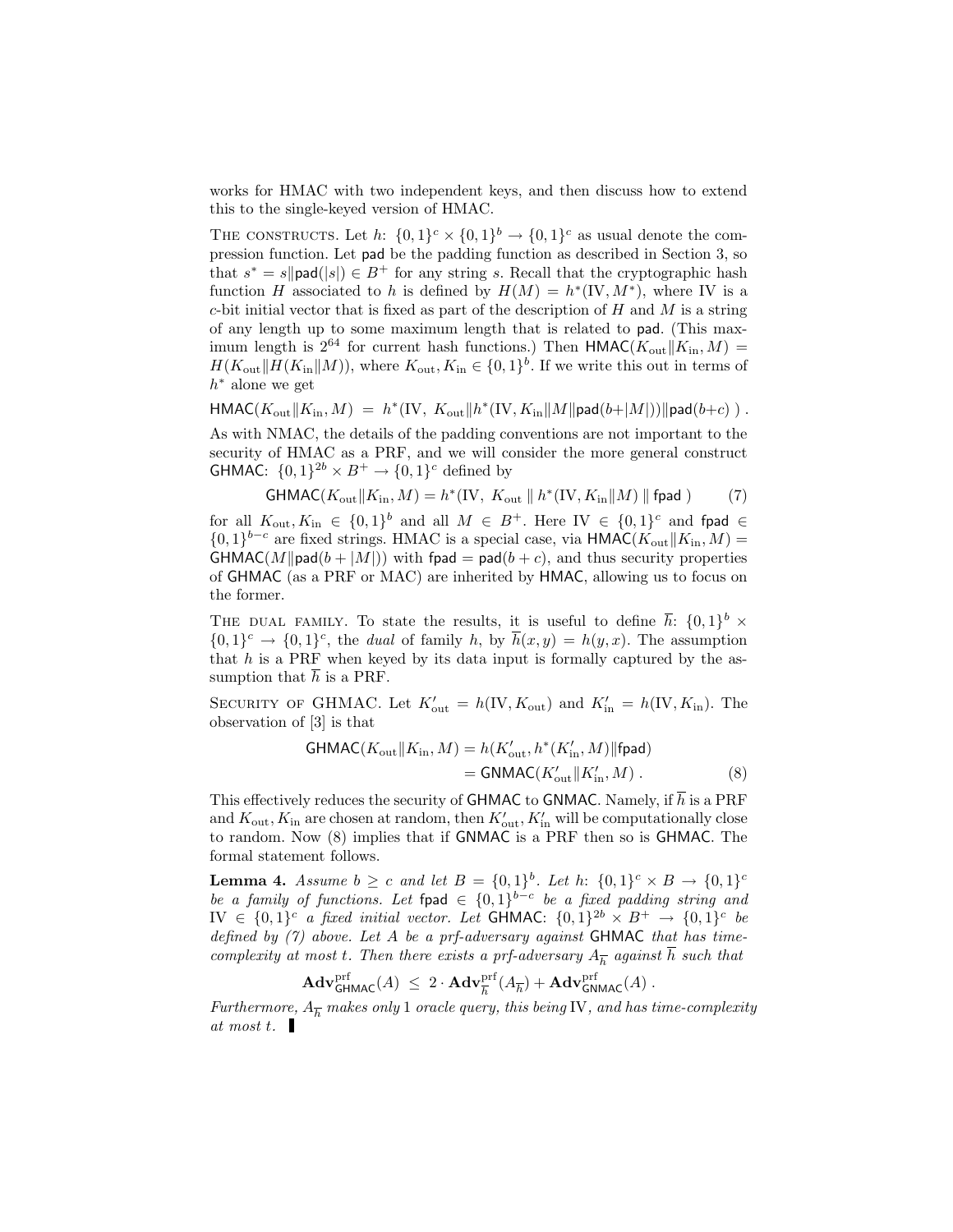The proof is simple and can be found in [2]. Combining this with Theorem 1 yields the result that GHMAC is a PRF assuming  $h, h$  are both PRFs. Note that the PRF assumption on h is mild because  $A_{\overline{h}}$  makes only one oracle query.

Single-keyed HMAC. HMAC,GHMAC as described and analyzed above above use two keys that are assumed to be chosen independently at random. However, HMAC is in fact usually implemented with these keys derived from a single bbit key. Here we provide the first security proofs for the actually-implemented single-key version of HMAC.

Specifically, let opad, ipad  $\in \{0,1\}^b$  be distinct, fixed and known constants. (Their particular values can be found in [3] and are not important here.) Then the single-key version of HMAC is defined by

$$
\mathsf{HMAC}\text{-}1(K,M) = \mathsf{HMAC}(K \oplus \mathsf{opad} \parallel K \oplus \mathsf{ipad}, M) .
$$

As before, we look at this as a special case of a more general construct, namely **GHMAC-1:**  $\{0,1\}^b \times B^+ \to \{0,1\}^c$ , defined by

$$
GHMAC-1(K, M) = GHMAC(K \oplus \text{opad} \parallel K \oplus \text{ipad}, M)
$$
 (9)

for all  $K \in \{0,1\}^b$  and all  $M \in B^+$ . We now focus on **GHMAC-1**. We will show that GHMAC-1 inherits the security of GNMAC as long as  $\overline{h}$  is a PRF against an appropriate class of related key attacks. In such an attack, the adversary can obtain input-output examples of  $h$  under keys related to the target key. Let us recall the formal definitions following [7].

A related-key attack on a family of functions  $\overline{h}$ :  $\{0,1\}^b \times \{0,1\}^c \rightarrow \{0,1\}^c$ is parameterized by a set  $\Phi \subseteq \mathsf{Maps}(\{0,1\}^b, \{0,1\}^b)$  of key-derivation functions. We define the function RK:  $\Phi \times \{0,1\}^b \to \{0,1\}^b$  by  $RK(\phi, K) = \phi(K)$  for all  $\phi \in \Phi$  and  $K \in \{0,1\}^b$ . A rka-adversary  $A_{\overline{h}}$  may make an oracle query of the form  $\phi, x$  where  $\phi \in \Phi$  and  $x \in \{0,1\}^c$ . Its rka-advantage is defined by

$$
\mathbf{Adv}_{\overline{h}, \Phi}^{\text{rka}}(A_{\overline{h}}) = \Pr\left[\,A_{\overline{h}}^{\overline{h}(\text{RK}(\cdot, K), \cdot)} \Rightarrow 1\,\right] - \Pr\left[\,A_{\overline{h}}^{G(\text{RK}(\cdot, K), \cdot)} \Rightarrow 1\,\right].
$$

In the first case, K is chosen at random from  $\{0,1\}^b$  and the reply to query  $\phi, x$ of  $A_{\overline{h}}$  is  $\overline{h}(\phi(K),x)$ . In the second case,  $G \stackrel{\hspace{0.1em}\mathsf{\scriptscriptstyle\$}}{\leftarrow} \mathsf{Maps}(\{0,1\}^b \times \{0,1\}^c, \{0,1\}^c)$  and  $K \stackrel{\hspace{0.1em}\mathsf{\scriptscriptstyle\$}}{\leftarrow} \{0,1\}^b$ , and the reply to query  $\phi, x$  of  $A_{\overline{h}}$  is  $G(\phi(K), x)$ . For any string  $s \in \{0,1\}^b$  let  $\Delta_s$ :  $\{0,1\}^b \rightarrow \{0,1\}^b$  be defined by  $\Delta_s(K) = K \oplus s$ .

**Lemma 5.** Assume  $b \geq c$  and let  $B = \{0,1\}^b$ . Let h:  $\{0,1\}^c \times B \rightarrow \{0,1\}^c$ be a family of functions. Let  $\text{fpad} \in \{0,1\}^{b-c}$  be a fixed padding string,  $\text{IV} \in$  ${0,1}^c$  a fixed initial vector, and opad, ipad  $\in {0,1}^b$  fixed, distinct strings. Let GHMAC-1:  $\{0,1\}^b \times B^+ \to \{0,1\}^c$  be defined by (9) above. Let  $\Phi = {\Delta_{\text{opad}}}, {\Delta_{\text{ipad}}}.$ Let A be a prf-adversary against GHMAC-1 that has time-complexity at most t. Then there exists a rka-adversary  $A_{\overline{h}}$  against h such that

 $\mathbf{Adv}_{\mathsf{GHMAC-1}}^{\text{prf}}(A) \ \leq \ \mathbf{Adv}_{\overline{h},\Phi}^{\text{rka}}(A_{\overline{h}}) + \mathbf{Adv}_{\mathsf{GNMAC}}^{\text{prf}}(A) \ .$ 

Furthermore,  $A_{\overline{h}}$  makes 2 oracle queries, these being  $\Delta_{\text{onad}}$ , IV and  $\Delta_{\text{inad}}$ , IV, and has time-complexity at most t.

The proof is simple and can be found in [2]. Combining this with Theorem 1 yields the result that GHMAC-1 is a PRF assuming h is a PRF and  $\overline{h}$  is a PRF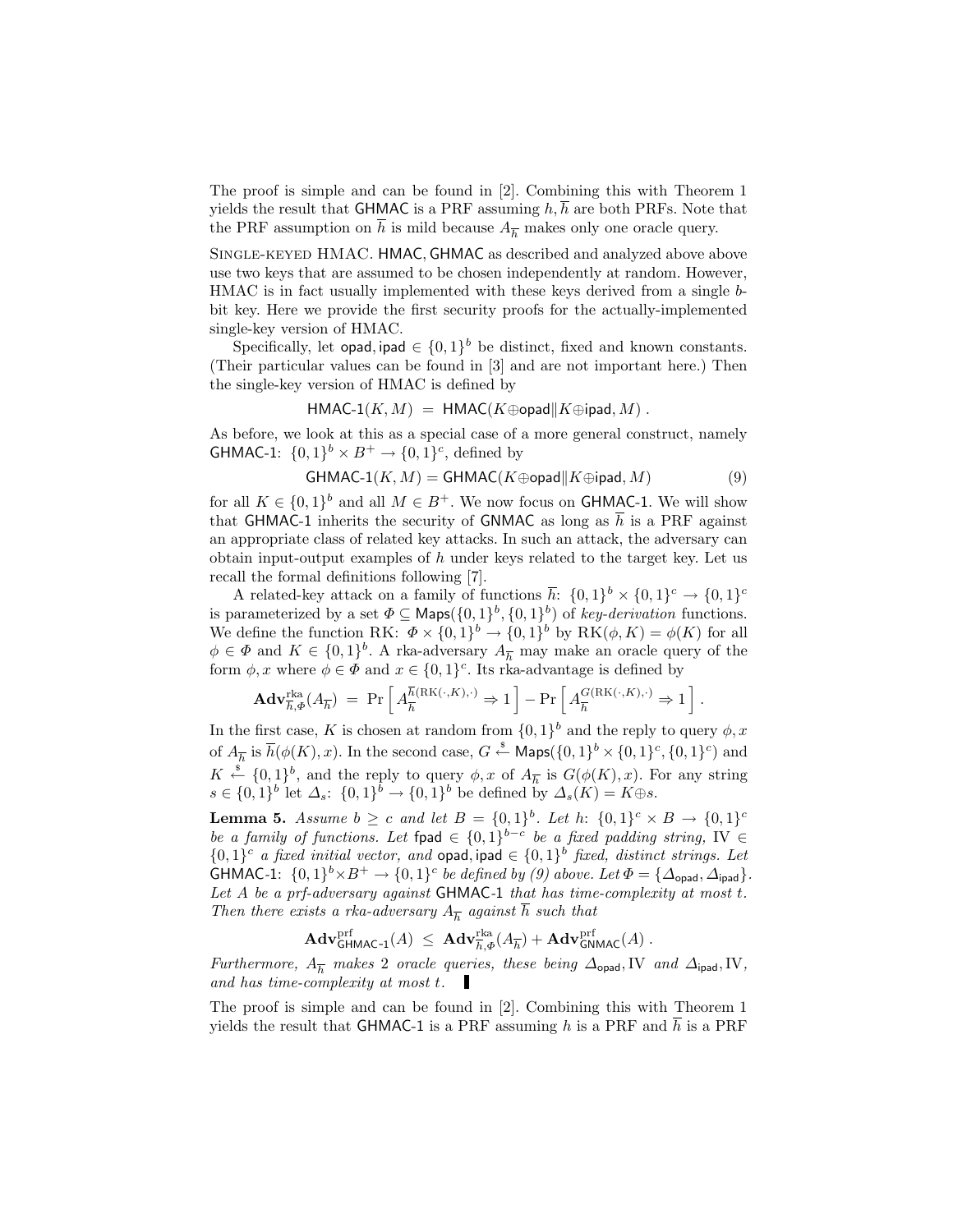under  $\Phi$ -restricted related-key attacks, where  $\Phi$  is as in Lemma 5. We remark that  $\Phi$  is a small set of simple functions, which is important because it is shown in [7] that if  $\Phi$  is too rich then no family can be a PRF under  $\Phi$ -restricted related-key attacks. Furthermore, the assumption on  $\overline{h}$  is rendered milder by the fact that  $A_{\overline{h}}$  makes only two oracle queries, in both of which the message is the same, namely is the initial vector.

Lifting the results of Section 4. The procedure above to lift the NMAC results of Section 3 to HMAC applies also to lift the results of Section 4 to HMAC. Specifically, if h is a PP-MAC,  $h^*$  is AU and  $\overline{h}$  is a PRF then GHMAC is a (privacy-preserving) MAC. Also if h is a PP-MAC,  $h^*$  is AU and  $\overline{h}$  is a PRF under  $\Phi$ -restricted related-key attacks, with  $\Phi$  as in Lemma 5, then GHMAC-1 is a (privacy-preserving) MAC. Note that the assumption on  $\overline{h}$  continues to be that it is a PRF or PRF against  $\Phi$ -restricted related-key attacks. (Namely, this has not been reduced to its being a PP-MAC.) This assumption is however mild in this context since (as indicated by Lemmas 5 and 4) it need only hold with respect to adversaries that make very few queries and these of a very specific type.

REMARKS. Let  $h: \{0,1\}^{128} \times \{0,1\}^{512} \rightarrow \{0,1\}^{128}$  denote the compression function of MD5 [28]. An attack by den Boer and Bosselaers [15] finds values  $x_0, x_1, K$ such that  $h(x_0, K) = h(x_1, K)$  but  $x_0 \neq x_1$ . In a personal communication, Rijmen has said that it seems possible to extend this to an attack that finds such  $x_0, x_1$  even when K is unknown. If so, this might translate into the following attack showing h is not a PRF when keyed by its data input. (That is,  $\overline{h}$  is not a PRF.) Given an oracle  $g: \{0,1\}^{128} \rightarrow \{0,1\}^{128}$ , the attacker would find  $x_0, x_1$ and obtain  $y_0 = g(x_0)$  and  $y_1 = g(x_1)$  from the oracle. It would return 1 if  $y_0 = y_1$  and 0 otherwise. How does this impact the above, where we are assuming h is a PRF? Interestingly, the actual PRF assumptions we need on h are so weak that even such an attack does not break them. In Lemma 4, we need  $\overline{h}$  to be a PRF only against adversaries that make just one oracle query. (Because  $A_{\overline{h}}$ makes only one query.) But the attack above makes two queries. On the other hand, in Lemma 5, we need  $\overline{h}$  to be a related-key PRF only against adversaries that make two related-key queries in both of which the 128-bit message for  $\overline{h}$ is the same, this value being the initial vector used by the hash function. Furthermore, the related key functions must be  $\Delta_{\text{opad}}$ ,  $\Delta_{\text{ipad}}$ . The above-mentioned attack, however, uses two different messages  $x_0, x_1$  and calls the oracle under the original key rather than the related keys. In summary, the attack does not violate the assumptions made in either of the lemmas.

#### Acknowledgments

Thanks to Ran Canetti, Hugo Krawczyk, Mridul Nandi, Vincent Rijmen, Phillip Rogaway, Victor Shoup, Paul Van Oorschot and the Crypto 2006 PC for comments and references. Author supported in part by NSF grants ANR-0129617, CCR-0208842 and CNS-0524765 and by an IBM Faculty Partnership Development Award.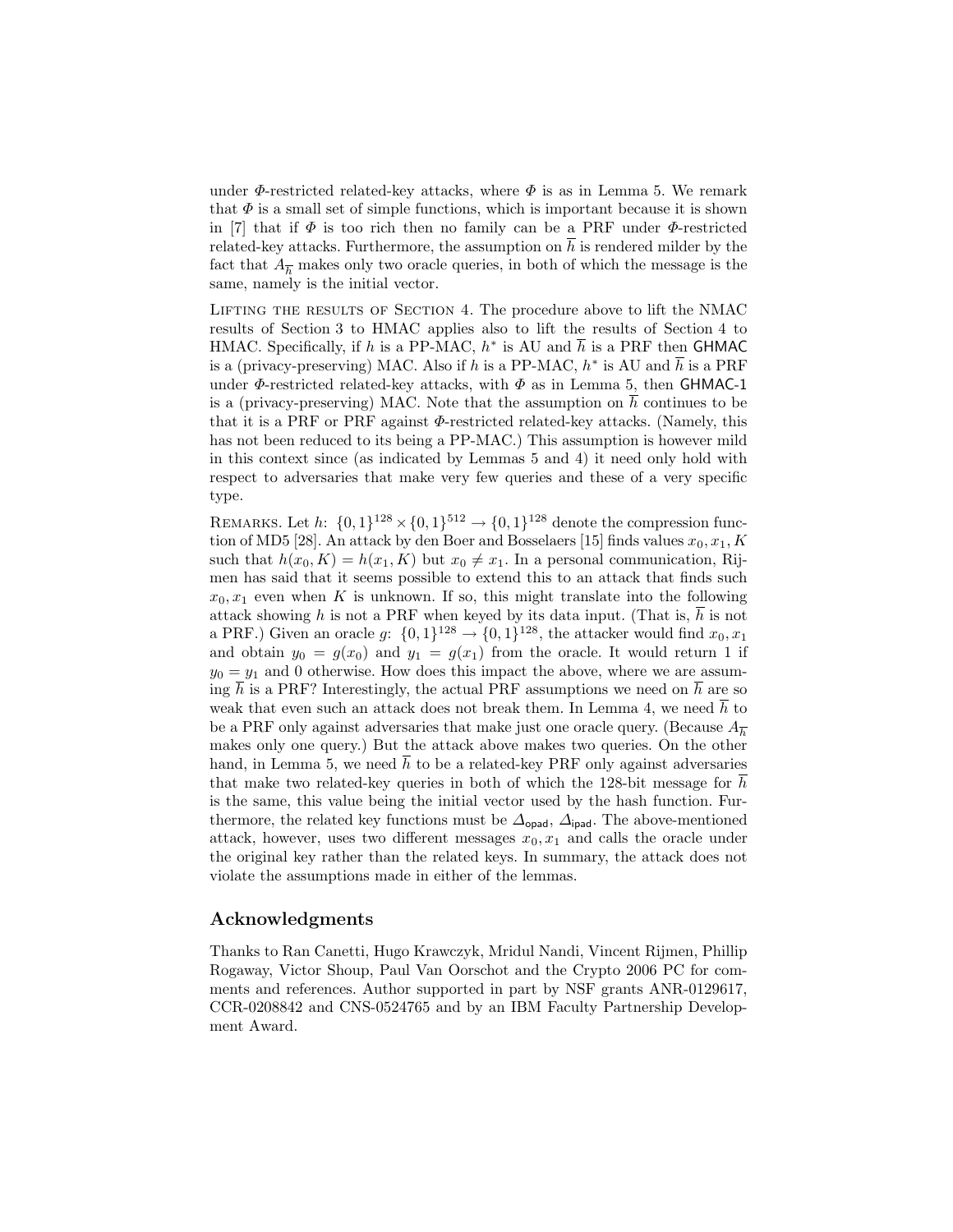## References

- 1. American National Standards Institution. ANSI X9.71, Keyed hash message authentication code, 2000.
- 2. M. Bellare. New Proofs for NMAC and HMAC: Security without Collision-Resistance. Full version of this paper. Cryptology ePrint Archive: Report 2006/043, 2006.
- 3. M. Bellare, R. Canetti and H. Krawczyk. Keying hash functions for message authentication. Advances in Cryptology – CRYPTO '96, Lecture Notes in Computer Science Vol. 1109, N. Koblitz ed., Springer-Verlag, 1996.
- 4. M. Bellare, R. Canetti and H. Krawczyk. Pseudorandom functions revisited: The cascade construction and its concrete security. http://www-cse.ucsd. edu/users/mihir. (Preliminary version in Proceedings of the 37th Symposium on Foundations of Computer Science, IEEE, 1996.)
- 5. M. Bellare, A. Desai, E. Jokipii and P. Rogaway. A concrete security treatment of symmetric encryption. Proceedings of the 38th Symposium on Foundations of Computer Science, IEEE, 1997.
- 6. M. Bellare, J. Kilian and P. Rogaway. The security of the cipher block chaining message authentication code. Journal of Computer and System Sciences, Vol. 61, No. 3, Dec 2000, pp. 362–399.
- 7. M. Bellare and T. Kohno. A theoretical treatment of related-key attacks: RKA-PRPs, RKA-PRFs, and applications. Advances in Cryptology – EUROCRYPT '03, Lecture Notes in Computer Science Vol. 2656, E. Biham ed., Springer-Verlag, 2003.
- 8. M. Bellare, C. Namprempre and T. Kohno. Authenticated Encryption in SSH: Provably Fixing the SSH Binary Packet Protocol. ACM Transactions on Information and System Security (TISSEC), Vol. 7, Iss. 2, May 2004, pp. 206– 241.
- 9. M. Bellare, O. Goldreich and A. Mityagin. The power of verification queries in message authentication and authenticated encryption. Cryptology ePrint Archive: Report 2004/309, 2004.
- 10. M. Bellare and P. Rogaway. The game-playing technique and its application to triple encryption. Cryptology ePrint Archive: Report 2004/331, 2004.
- 11. J. Black, S. Halevi, H. Krawczyk, T. Krovetz and P. Rogaway. UMAC: Fast and Secure Message Authentication. Advances in Cryptology – CRYPTO '99, Lecture Notes in Computer Science Vol. 1666, M. Wiener ed., Springer-Verlag, 1999.
- 12. J. Black and P. Rogaway. CBC MACs for arbitrary-length messages: The threekey constructions. Advances in Cryptology – CRYPTO '00, Lecture Notes in Computer Science Vol. 1880, M. Bellare ed., Springer-Verlag, 2000.
- 13. L. Carter and M. Wegman. Universal classes of hash functions. Journal of Computer and System Sciences, Vol. 18, No. 2, 1979, pp. 143–154.
- 14. I. Damgård. A design principle for hash functions. Advances in Cryptology CRYPTO '89, Lecture Notes in Computer Science Vol. 435, G. Brassard ed., Springer-Verlag, 1989.
- 15. B. den Boer and A. Bosselaers. Collisions for the compression function of MD5. Advances in Cryptology – EUROCRYPT '93, Lecture Notes in Computer Science Vol. 765, T. Helleseth ed., Springer-Verlag, 1993.
- 16. T. Dierks and C. Allen. The TLS protocol. Internet RFC 2246, 1999.